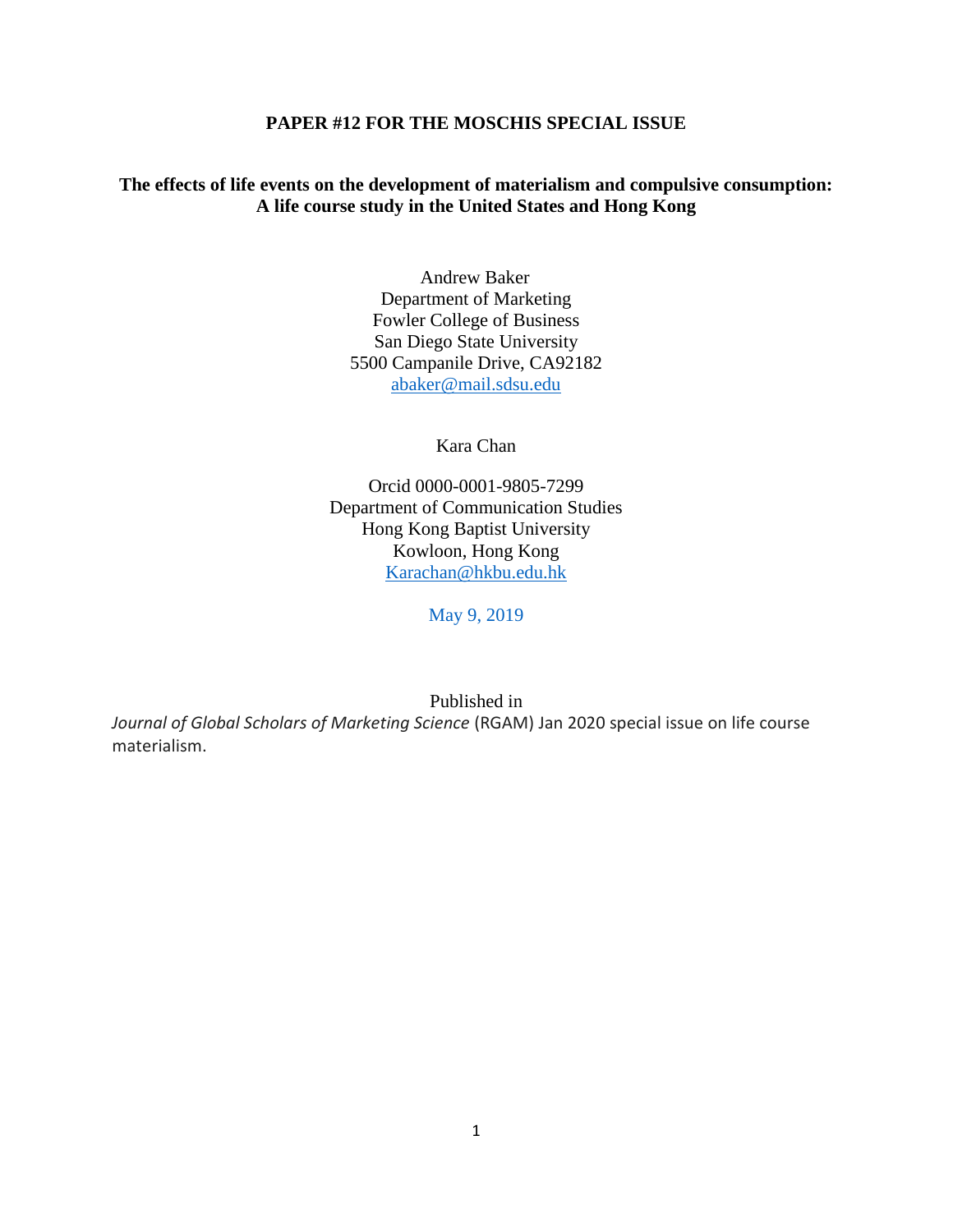# **The effects of life events on the development of materialism and compulsive consumption: A life course study in the United States and Hong Kong**

# **ABSTRACT**

Compulsive consumption and materialism are regarded as global phenomena that can potentially have adverse effects on consumer welfare. Recent developments in social sciences suggest that such phenomena may best be understood in the context of a consumer's earlier-in-life experiences. This study aims to understand the effects of disruptive life events on materialism and compulsive consumption among adolescents. Using the life course paradigm, it is hypothesized that the development of these consumer orientations is influenced by life events experienced earlier-inlife. Surveys of young adults in the United States and Hong Kong are used to test the measurement equivalence of the main variables, and the hypotheses are tested using structural equation modeling. Results support the mediating role of peer communication in the relationship between experienced stressful disruptive life events and the young adults' materialism and compulsive consumption orientations, and offer insights into the divergent effects of the mediating role of tangible and intangible family resources.

**Keywords:** materialism, compulsive consumption, life course, cross-cultural study, measurement equivalence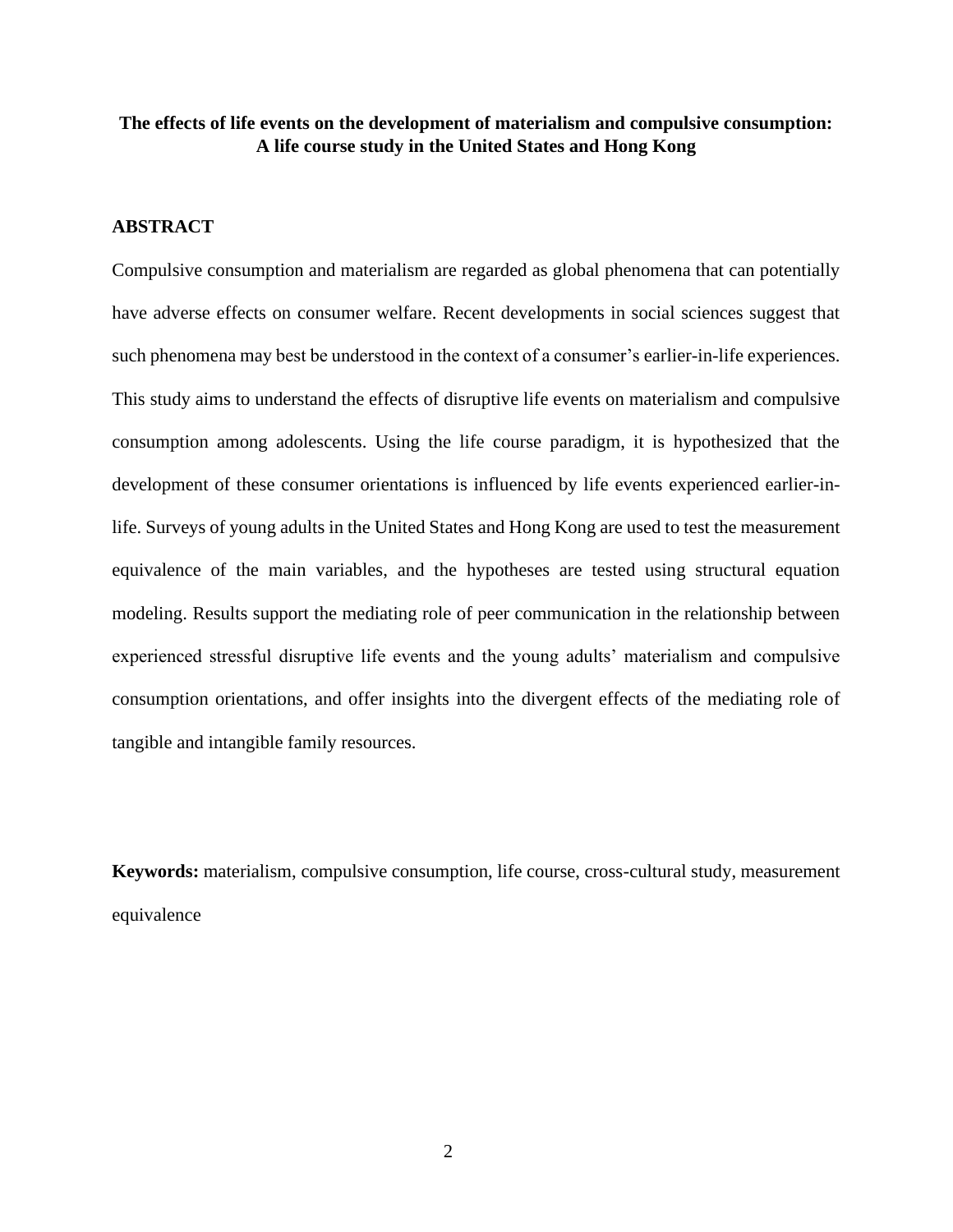### **The effects of life events on the development of materialism and compulsive consumption:**

# **A life course study in the United States and Hong Kong**

# **Introduction**

Researchers have a long-standing interest in understanding the development of materialistic attitudes (e.g. Burroughs & Rindfleisch, 2002; John, 1999) and compulsive consumption behaviors (e.g. Hirschman, 1992; Rindfleisch, Burroughs, & Denton, 1997). However, present knowledge on cultural similarities and differences with respect to mechanisms involved in the development of these orientations is sparse, limiting marketers' ability to design effective global strategies (Onkvisit & Shaw, 1989). Research on young demographic segments is particularly important because most consumption orientations develop during the formative years (Darley, 1999; Moschis, 1987).

This paper applies the life course paradigm (e.g. Elder, 1995; Moschis, 2019) to the study of materialism and compulsive consumption in different cultures. Variables from the general conceptual life course framework (Moschis, 2019) are derived to develop a model that is put to test using data from the United States and Hong Kong. The study illustrates how to test the relationships of the model across cultures using SEM. It shows how to assess the direct and indirect effects of variables derived from the general conceptual life course framework. The present research addresses a number of issues related to the need for understanding the development of materialism and compulsive consumption in cross-cultural settings. These issues include the need for samples that provide greater generalization (Roberts, 2000), cross-cultural metric equivalence (Shoham & Brenĉìĉ, 2003; Sinkovics & Holzmüller, 2001), a shift from exploratory analysis to confirmatory (Sangkhawasi & Johri, 2007), and the identification of common values (Clarke & Micken, 2002).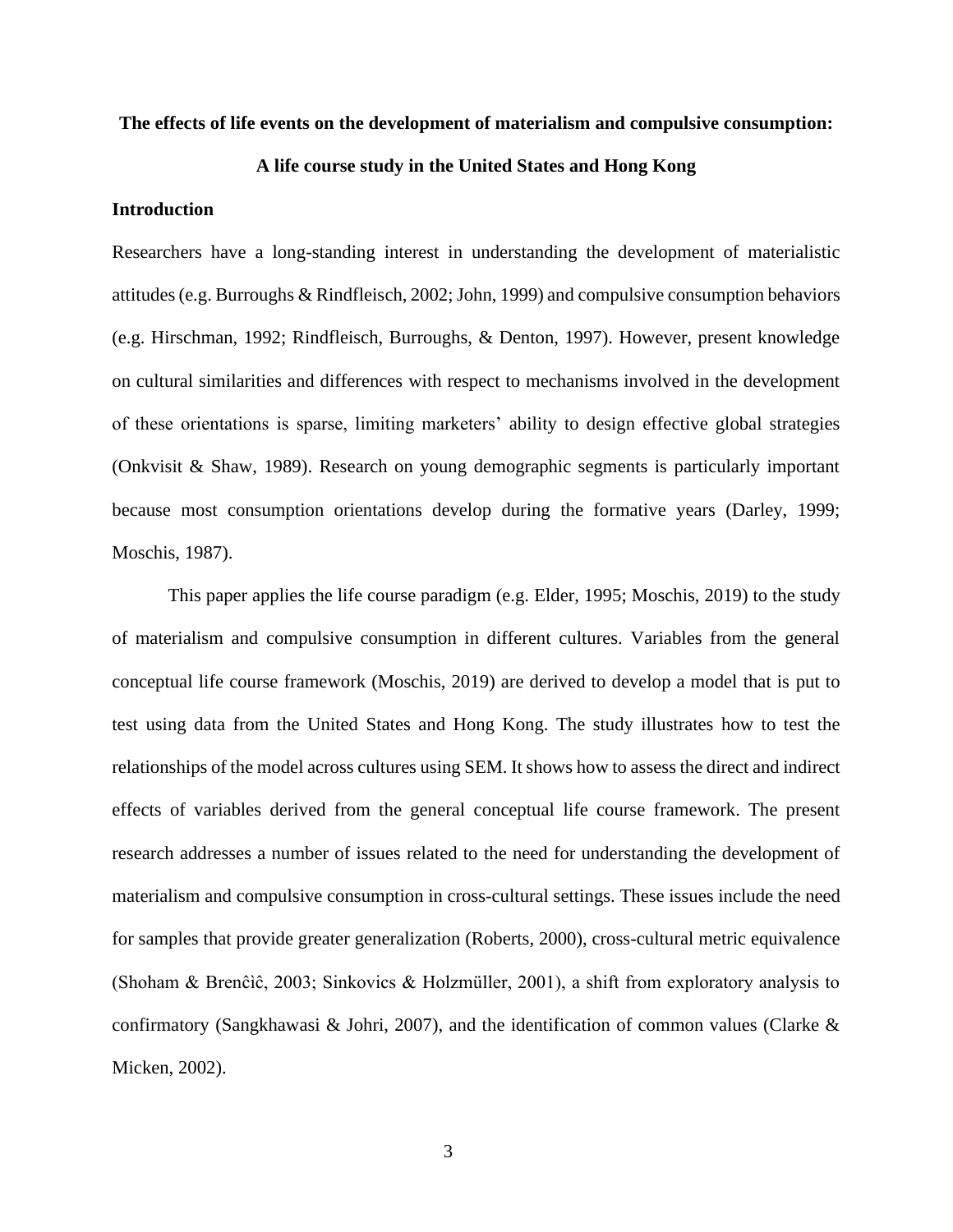#### **Model and hypotheses**

Previous research shows how the life course paradigm can serve as an overarching conceptual framework to study the development of materialism and compulsive consumption (Moschis, 2007). It shows how the three main perspectives of the life course paradigm (socialization, stress, and human capital) could be integrated to offer complementary explanations for the development of these consumption orientations.

The present study derives four types of variables from the general conceptual life course framework (see Moschis, 2019, Figure 1): events that occur at a specific point in time (T1) in the person's life course, three interdependent adaptation processes triggered by these events, and outcomes that occur at later points in time (T2) which are the consequences of these processes and earlier time-occurred events; and it examines the effects of culture as a contextual variable. Materialism and compulsive buying are viewed as outcome variables (at T2), which are explained by three types of variables that tap three adaptation mechanisms: interactions with peers, viewed coping responses to stress created by disruptive events that occurred earlier in the person's life (at T1); provision of material resources, viewed as a socialization process which is negatively impacted by stressful events; and provision of emotional resources, viewed as a measures of human capital, which is impaired in the presences of stressful family experiences. Cultural effects (implicit in the Eastern and Western cultures of China and the U.S., respectively), are assessed on the hypothesized relationships between the first three types of variables. The selection of study variables from the general conceptual framework and the nature of the expected relationships between them are suggested by theory and research and form the bases for the study' hypotheses.

[Insert Figure 1 about here]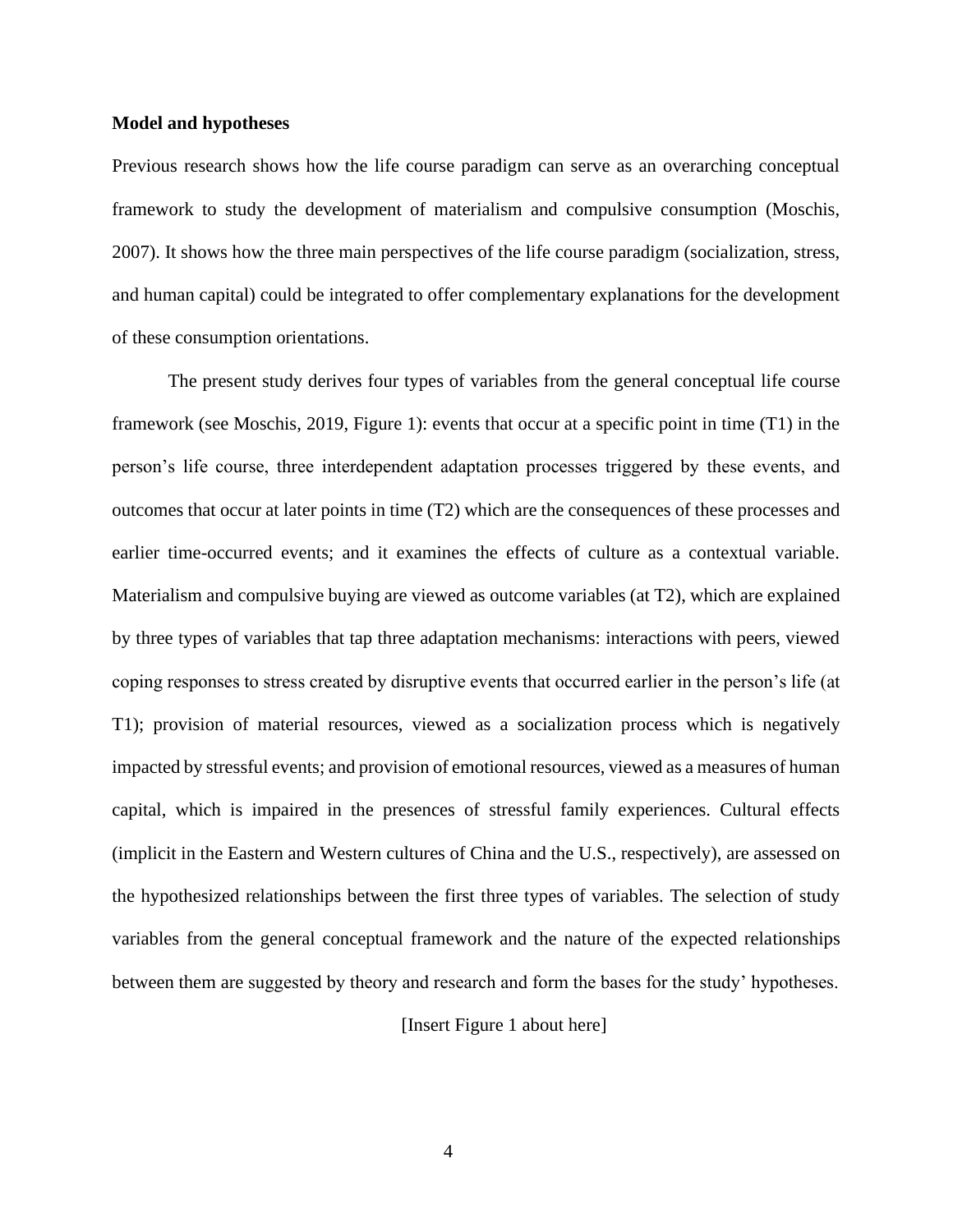# *Model variables*

There are two general approaches to defining *materialism*: (1) Richins and Dawson (1992) summarize Belk's (1985) three traits as materialistic individuals placing acquisition essential to well-being and satisfaction (Fitzmaurice & Comegys, 2006); and (2) Micken and Roberts (1999) view materialism as an orientation guided by reducing feelings of ambiguity and a coping mechanism (Chang & Arkin, 2002; Fitzmaurice & Comegys, 2006). Respectively, these can be viewed in the context of two theoretical perspectives: the socialization perspective and the psychological perspective. The socialization perspective helps explain materialism in cultures where possessions are viewed as desirable norms and goals to pursue in life. In contrast, the psychological perspective stands to have a stronger effect in cultures where material possessions are not a norm, but rather a coping response to stress. These notions are consistent with life course explanations (Moschis, 2007).

*Compulsive consumption* has been defined as, "a chronic, repetitive purchasing that becomes a primary response to negative events or feelings" (Faber & O'Guinn, 1992, p.459). Like the psychological perspective of materialism, compulsive consumption may be a coping response resulting from previous life experiences (e.g., Rindfleisch et al., 1997). Recent studies (e.g., Rindfleisch et al., 1997; Roberts, Manolis, & Tanner, 2003) have inferred the development of compulsive behaviors from the person's experience of events during adolescent years. Implicitly, these studies assume stress as an explanation by linking the social (family) structure to compulsive behavior, not only directly, but indirectly via family resources and peer socialization as well.

*Disruptive life events* (e.g., divorce, re-marriage, lengthy discord) tend to weaken an adolescents' emotional security and self-esteem (Elder, 1998), which in turn is a strong predictor of materialistic attitudes (e.g., Belk 1988) and a resource for combating stressful life events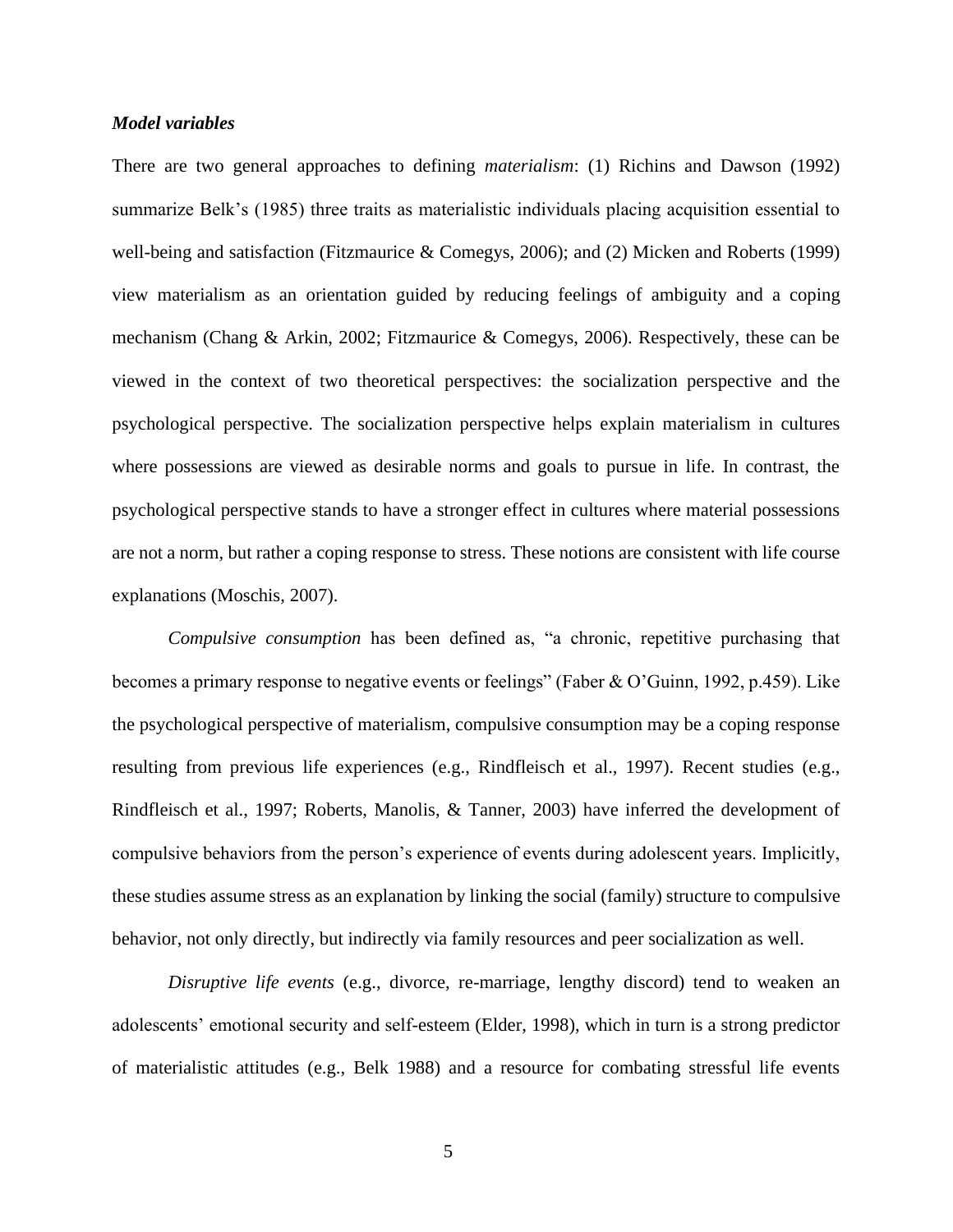(Thoits, 1995). As proposed by Roberts et al (2003), the relationship from disruptive life events to materialism and compulsive consumption runs through an adolescents' perceived level of family stressors. Thus, while disruptive life events tend to create more stress in one's life, stress in turn increases the potential for experiencing happiness with material possessions and compulsive consumption (Roberts et al., 2003).

*Family resources* refer to the respondent's perceived level of tangible resources (e.g., food and clothing) and intangible resources (e.g., guidance and emotional support) provided by their family when growing up (Roberts et al., 2003). These variables can be viewed as adaptation mechanisms that define agent-learner relationships (Moschis & Churchill, 1978). Provision of material resources is viewed in the context of socialization that promotes materialistic values (Richins & Chaplin, 2015). In contrast, emotional support promotes human capital development and deters development of emotional insecurity and low self-esteem (Hill, Yeung, & Duncan, 2001), which impair development and lead to inhibition of impulsive behaviors (Conger, Ge, Elder, Lorenz, & Simons, 1994; Uhlenberg and Mueller 2003) that are precursors to compulsive orientations (Pechman et al., 2005). Previous research shows divergent effects of tangible and intangible resources on materialism and compulsive consumption (Rindfleisch et al., 1997), while Roberts et al (2003) find support for the mediating relationship of intangible family resources on materialism in a post hoc analysis.

*Peer communication* concept relies on the notion of reduced self-esteem to link disruptive life events to materialism and compulsive consumption. For example, among the motivations of materialists to acquire possessions of material value is the enjoyment of social status compensating for low levels of self-esteem (Fitzmaurice & Comegys, 2006). Further, Mandrik, Fern, and Bao (2005) note the frequency of communication with peers is associated with undesirable consumer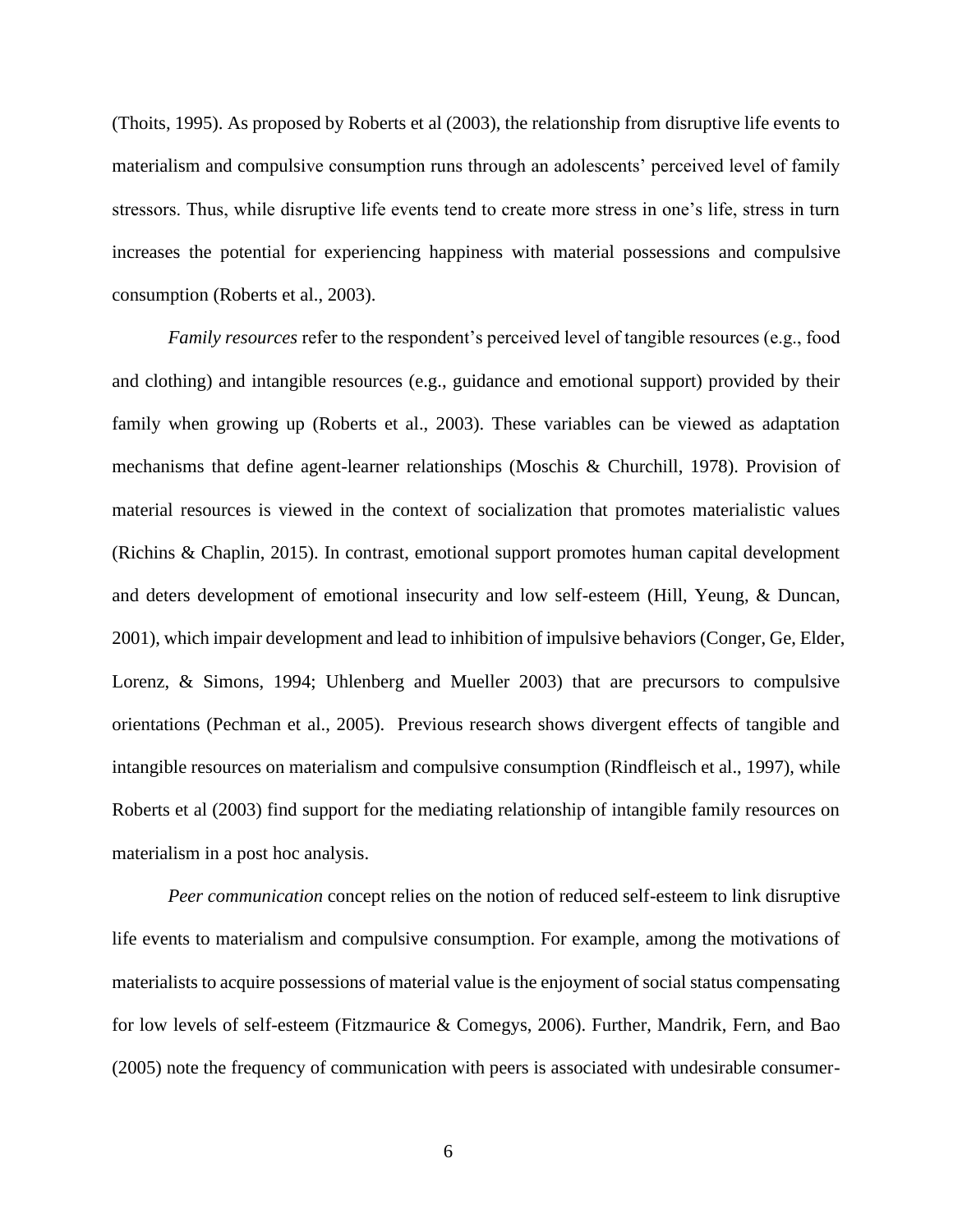related behaviors underlying consumption and materialistic attitudes, suggesting that in the process of interacting with peers for coping with stress the youth may be socialized to consumption.

# *The effects of life events and adaptation processes*

Life course research generally suggests that most of the effects of disruptive life events are indirect, operating via ineffective adaptation processes, such as poor quality of social relationships (Elder, George, & Shanahan, 1996). Thus, disruptive family events are viewed as stressors, tend to create stress in the young person's life (e.g. Rindfleisch et al., 1997; Roberts et al., 2003).

*H1: Disruptive life events experienced in adolescence are positively associated with perceived stress induced by these life events.*

Research suggests that most of the effects of the stress associated with disruptive life events are indirect, operating via ineffective socialization and poor quality of social relationships (Elder et al., 1996). Based on the life courses' stress perspective, peer communication about consumption is a mechanism that links an individual's level of stress to materialism and compulsive consumption. In stressful times the young person may turn to peers for support, and communication with peers may serve as a mechanism for coping with stress. Peers provide arenas of comfort where adolescents can relax and rejuvenate from the pressure and stress (Gecas, 2003), serving as a coping mechanism.

*H2: Perceived stressfulness of disruptive life events leads to increased frequency of communication with peers.*

According to the life course's normative perspective, disruptive life events promote a youth's alienation from the family and create tendencies to gravitate toward nonfamilial peer groups (see Moschis, 1987, for studies). This tendency can make youth's susceptible to other socialization agents that promote the importance of material possessions (John, 1999; Moschis,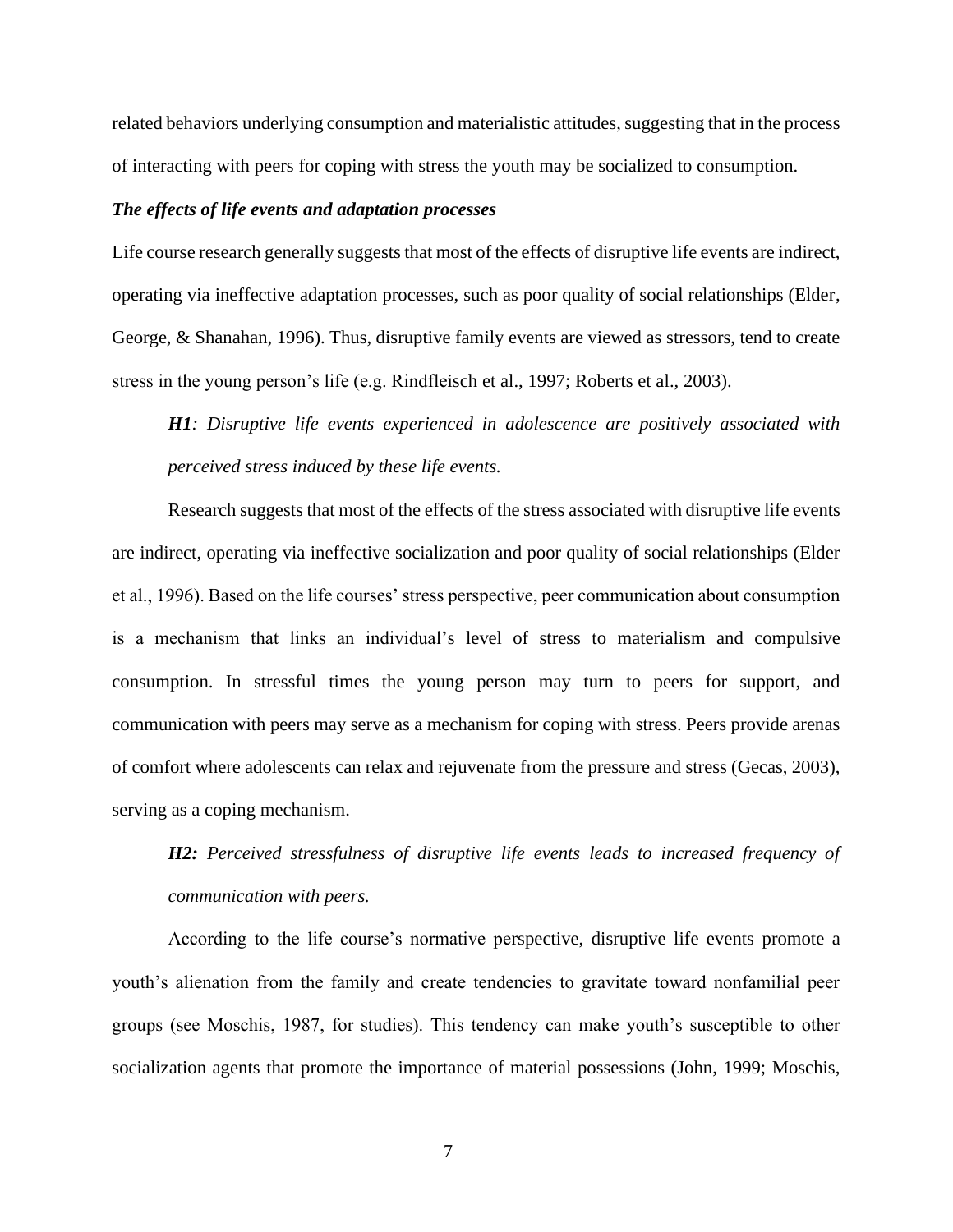1987) and compulsive buying (Roberts, 2000). Moschis and Churchill (1978) find that the frequency of communication with peers is associated with undesirable consumer-related behaviors and motivations underlying consumption and materialistic attitudes. Socialization theory indicates that young people learn the expressive aspects of consumption from their peers (e.g. Moschis, 1987); thus, the greater strength of materialistic values and compulsive consumption tendencies reported by young adults who have experienced disruptive life events may well be due to heavier interactions with these socialization agents during previous years.

*H3: The higher the frequently of communication with peers during formative years, the stronger the (a) materialistic values and (b) compulsive consumption orientations held by young adults.*

Perceived tangible and intangible family resources are influenced by the stressful disruptive life events. The experience of disruptive events, such as death of a parent or divorce, creates stress and have a negative effect on the child's perceived parental affection and economic support (Hill et al., 2001); they interfere with effective socialization and weaken parent–child bonds (Hill et al., 2001). Such experiences have negative direct effects on the level of family resources the young person receives in the form of material support due to family members' arguments over the reduced family economic resources, lessened parental warmth, understanding, and caring responses by parents (Baker, Moschis, Rigdon, & Kwai Fatt, 2016; Hill et al., 2001), potentially due to the parent's increased emphasis on coercive parenting strategies through which he or she attempts to maintain control over the child's activities (Hill et al., 2001).

*H4: Perceived stressfulness of disruptive life events experienced during adolescent years decreases (a) tangible and (b) intangible family resources.*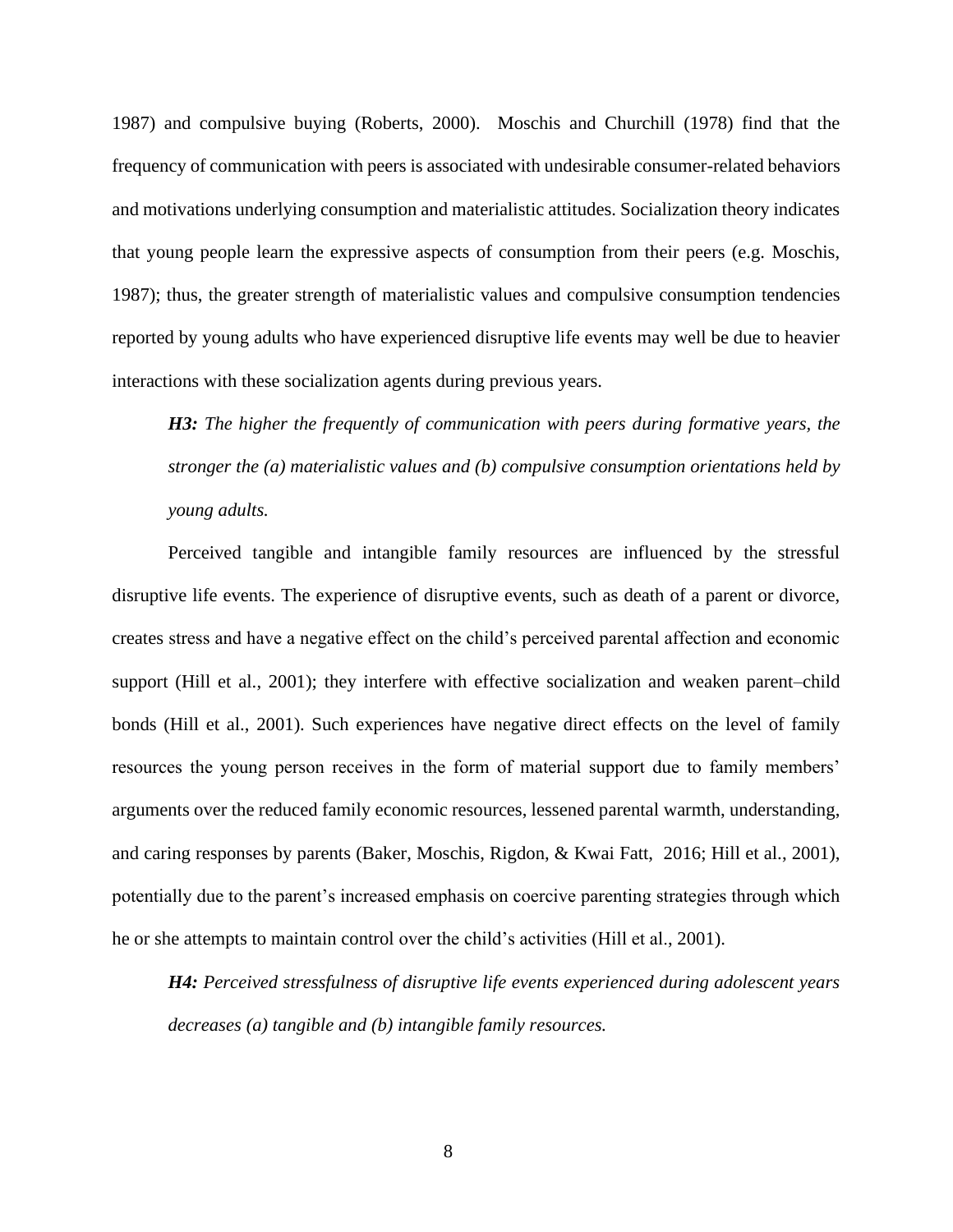Previous research has indicated possible divergent effects of intangible and tangible resources on materialism and compulsive consumption. Specifically, Roberts, Gwin, and Martíńez (2004) find that intangible resources had a negative relationship with compulsive consumption, while tangible resources had a positive effect. Similarly, Richins and Chaplin (2015) find that the provision of material resources promotes the development of materialistic values. Thus, the specific mechanism related to family resources may have both desirable and undesirable consequences. The acquisition and consumption of products under stressful conditions have been viewed as secondary (or emotion-focused) coping responses because they create pleasant feelings that alleviate stress; and such behaviors can be reinforced and become conditioned responses to stressful situations, leading to the formation of compulsive consumption patterns (Hirschman, 1992; O'Guinn & Faber, 1989) and materialism (Burroughs & Rindfleisch, 1997). Therefore, the socialization and stress perspective offer complementary views, suggesting that provision of tangible resources might lead to the development of materialistic values and compulsive consumption orientations. Therefore, it is hypothesized that:

*H5: The amount of tangible family resources provided to the young person is positively related to the strength of (a) materialistic values and (b) compulsive consumption tendencies reported as a young adult.*

In contrast, the human capital perspective suggests that provision of intangible resources (e.g., emotional support) rather than tangible ones might deter the development of such consumption orientations. It has been asserted that family rearing practices which have aversive consequences on the child's emotional security and self-esteem (Hill et al. 2001) impair development, which leads to ineffective inhibition of impulsive and antisocial behaviors (Conger et al., 1994; Uhlenberg & Mueller, 2003). Specifically, research findings show that controlling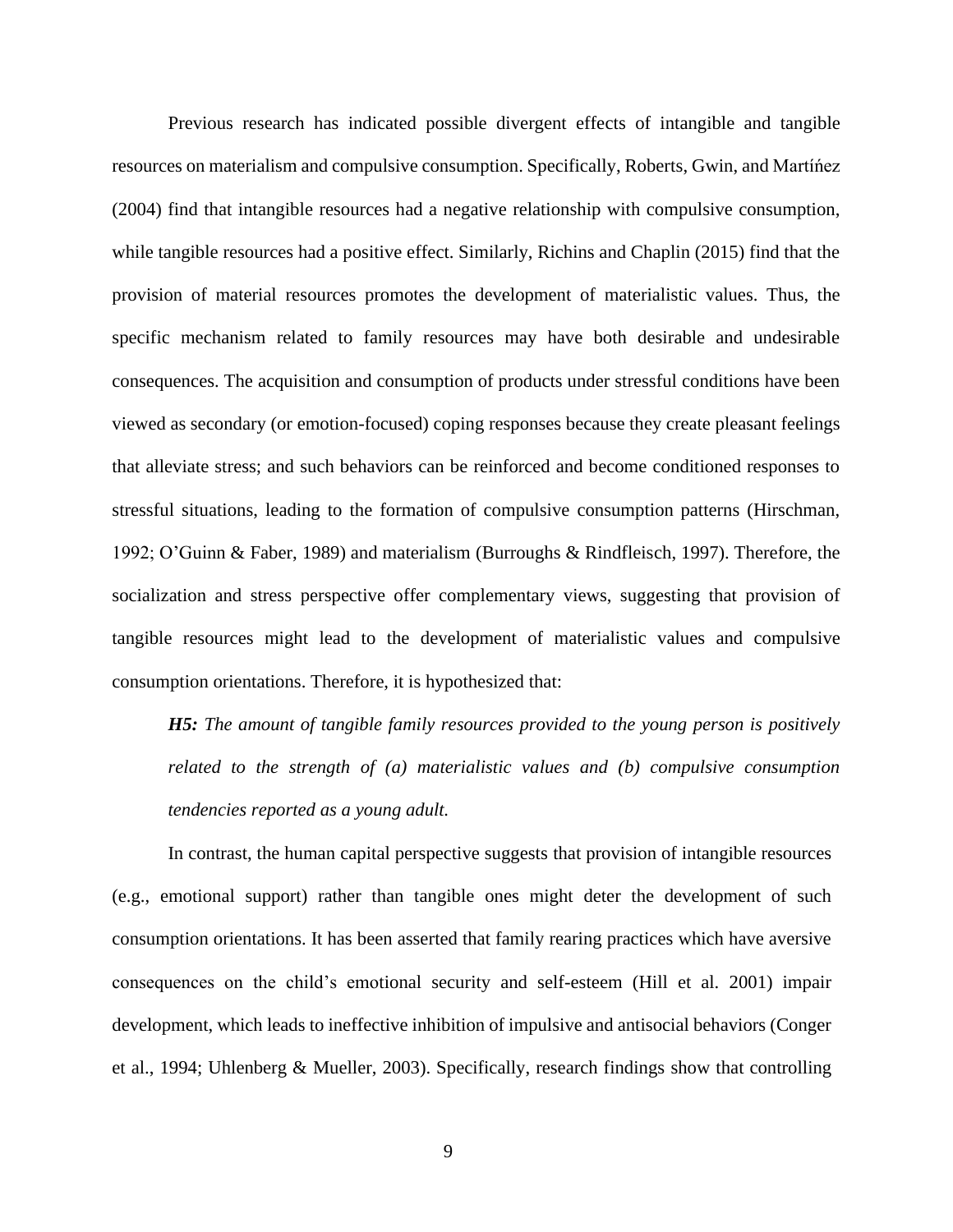family environments are likely to rear children that lack adequate self-control and are oriented toward hedonically-gratifying behaviors (Conger et al., 1994; Kasser, Ryan, Zax, & Sameroff, 1995), all of which may be due to impaired or inadequate development of human capital. These notions suggest the following hypothesis:

*H6: The amount of intangible family resources provided to the young person is negatively related to the strength of (a) materialistic values and (b) compulsive consumption tendencies reported as a young adult.*

# *Cross-cultural moderating effects*

The tendency to react to disruptive life events which create uniqueness from the norm is potentially shaped by cultural differences. Specifically, collectivistic cultures tend to perceive uniqueness negatively compared to individualistic cultures, which perceive uniqueness as a positive trait (Yoon, Suk, Lee, & Park, 2009). Further, Fan and Lui (2004) note that in Chinese cultures, children who are raised in single-parent families are sometimes discriminated by their peers; while a recent Gallup Poll reveals that an increasing number of Americans, 70%, view divorce as morally acceptable (Saad, 2008). Thus, based on the stronger implied backlash of negative events, respondents in the Hong Kong sample may indicate a stronger relationship between disruptive life events and stress.

*H7: There is a stronger positive relationship between disruptive life events and perceived stressfulness induced by these disruptive life events among respondents in Hong Kong than among respondents in the United States.*

Cross-cultural perspectives have shown variations in the manner in which consumers define and create associations with materialistic and compulsive behaviors. In Confucian cultures, such as Hong Kong, conformity to group norms is acceptable (Wong & Ahuvia, 1998) and the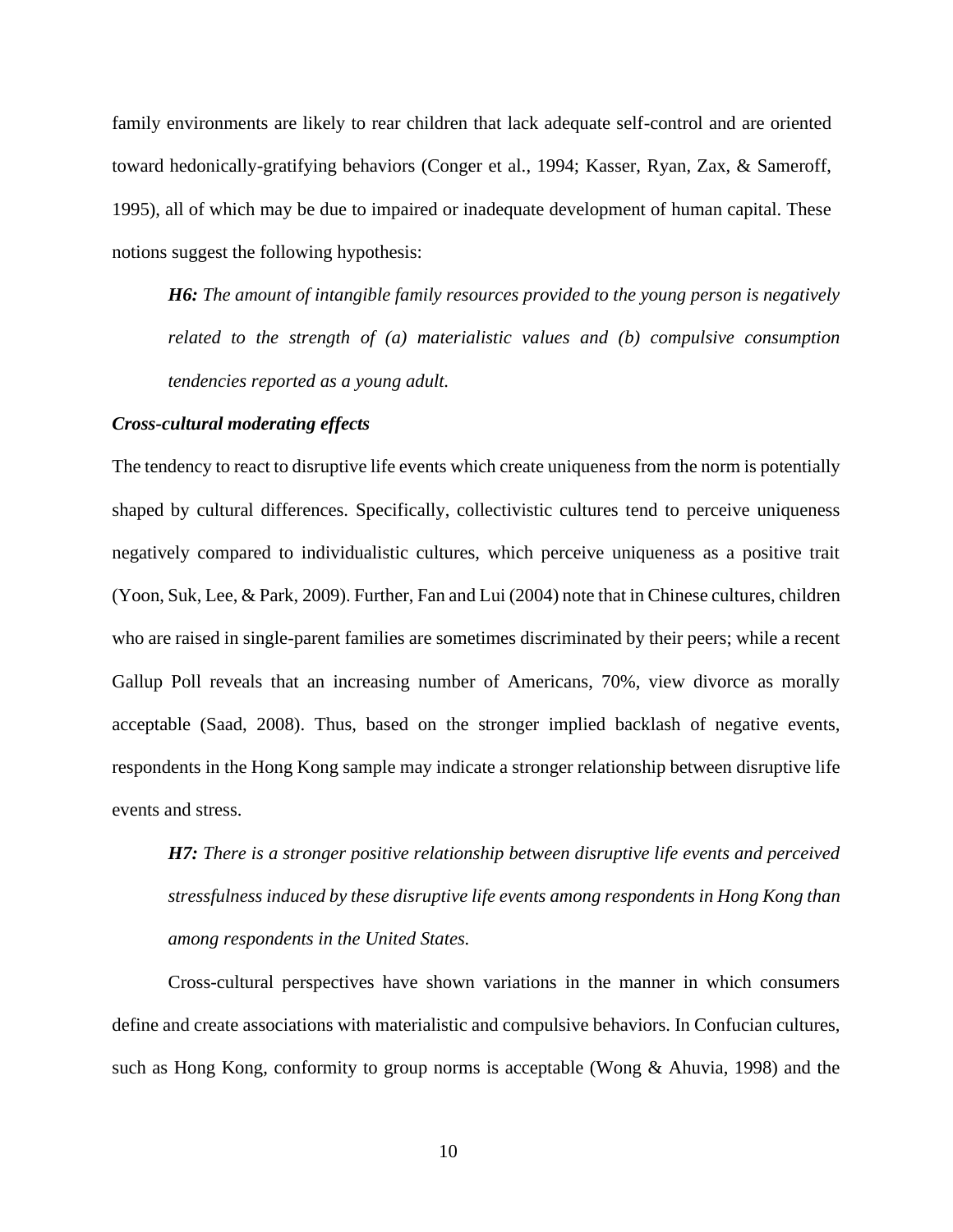social comparison of goods is encouraged as a means to locate an individual's position in the social hierarchy (Chan & Prendergast, 2007). This presents a contrast to the individualistic orientation of the United States, which is typified as a culture which consumes, particularly material goods, in order to demonstrate success and power. Further, Bristol and Manglburg (2005) discuss the notion that individualistic cultures foster independence, whereas collectivist cultures stress dependence. Thus, respondents in the collectivistic culture (Hong Kong) will likely foster the relationships derived from stress which emphasize their group norms, such as peer communication and intangible family resources, whereas respondents in the individualistic culture (United States) will accentuate factors derived from stress which allow for independence, such as tangible family resources. For example, a study of the relatively individualistic country Greece found that disruptive family events and peer communication were actually negatively related (Grougiou & Moschis, 2015). Also, in the relatively collectivistic (compared to the United states) South Africa, there was a negative relationship between disruptive life events and family resources that included intangible family resources (Duh, 2015).

*H8(a): There is a stronger positive relationship between perceived stressfulness of disruptive life events and peer communication among Hong Kong respondents than among respondents in the United States.*

*H8(b): There is a stronger negative relationship between stressfulness of disruptive life events and intangible family resources among respondents in Hong Kong than among respondents in the United States.*

*H8(c): There is a weaker negative relationship between perceived stressfulness of disruptive life events and tangible family resources among respondents in Hong Kong than among respondents in the United States.*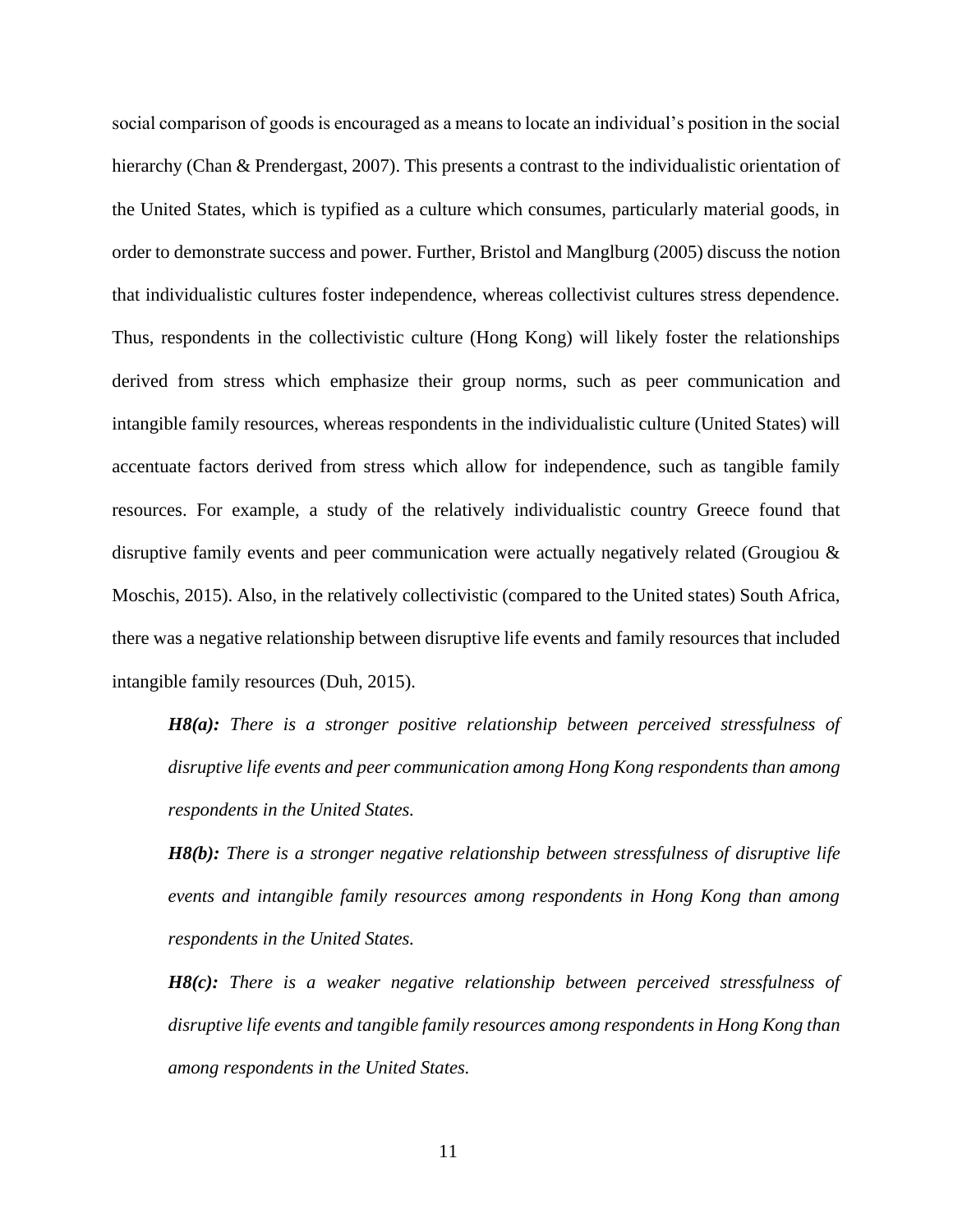In highly industrialized and highly populated cultures, such as the United States, materialism is a manner of claiming status and breaking through the clutter (Heaney, Goldsmith, & Jusoh, 2005). In contrast, in many East Asian cultures where group identity is important, consuming status products may reflect an individual's concern with the perceptions of others and fit in with group norms (Prendergast  $&$  Wong, 2003). In a study of the collectivist Malaysian culture, it was noted that a collectivist culture did not value or condemn the ownership of material goods, hence underscores the development of such materialistic values (Baker, Moschis, Ong, & Pattanapanyasat, 2013).

Based on these cultural differences, in collectivistic societies the constructs of peer communication and intangible family resources may provide a reference point in which individuals understand the societal norms and cope with stress, and materialism and compulsive consumption can be viewed as a means to fit within these constraints. These notions lend support to the perception that collectivistic cultures may associate coping processes with materialistic attitudes and compulsive consumption to a greater degree than individualistic cultures. In contrast, the tangible family resources construct allows individuals in individualistic cultures to promote their independence and status motivations by engaging in more materialistic and compulsive consumption behaviors compared to collectivistic cultures. In line with this, in a study of Brazilian consumers being compared to United States, Baker, Moschis, Benmoyal-Bouzaglo, and Pizzutti (2013) observe that the relatively more collectivistic Brazilian culture had relatively weaker relationship between tangible family resources and materialism and compulsive buying and that among Brazilians there was a relatively weaker relationship between intangible resources and compulsive buying.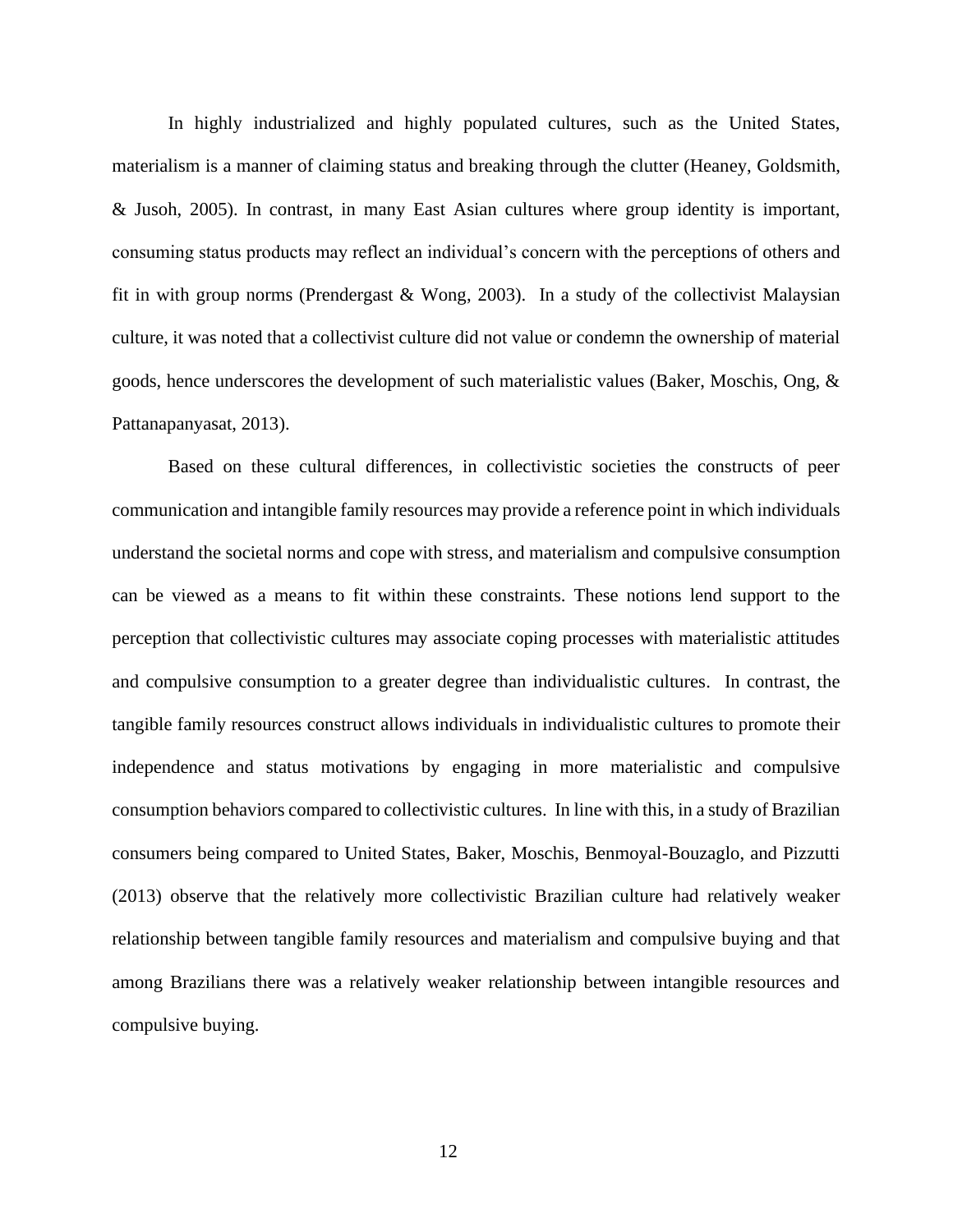*H9: The hypothesized positive relationship between the frequency of peer communication about consumption during formative years and the strength of (a) materialistic values and (b) compulsive consumption tendencies will be stronger in Hong Kong than in the United States.*

*H10: The hypothesized positive relationship between tangible family resources and (a) materialistic values and (b) compulsive consumption tendencies will be weaker in Hong Kong than in the United States.*

*H11: The hypothesized negative relationship between intangible family resources and (a) materialistic values and (b) compulsive consumption tendencies will be weaker in Hong Kong than in the United States.*

## **Methods**

#### *Samples*

A sample of young adults, age 19 to 29, was drawn from a Hong Kong university (n=120) and another sample was drawn from United States university (n=152). Wooten (2006) notes that young adults are ideally suited both to remember the circumstances of their life events and to report on these circumstances honestly; this combination of accuracy and honesty is crucial given our retrospective study design. Respondents in both countries were asked to complete anonymous surveys in-class. Incomplete questionnaires were eliminated from the analyses. An advantage of these convenience samples is the approximate equivalence in educational attainment and other economic strata, allowing for a more direct comparison between relatively educated, affluent, young adults between the two samples. A downside of these samples is that neither of them are fully representative of the young adult population of the United States or Hong Kong; this limits generalizability of the sample to its respective young adult population. Further, given the relatively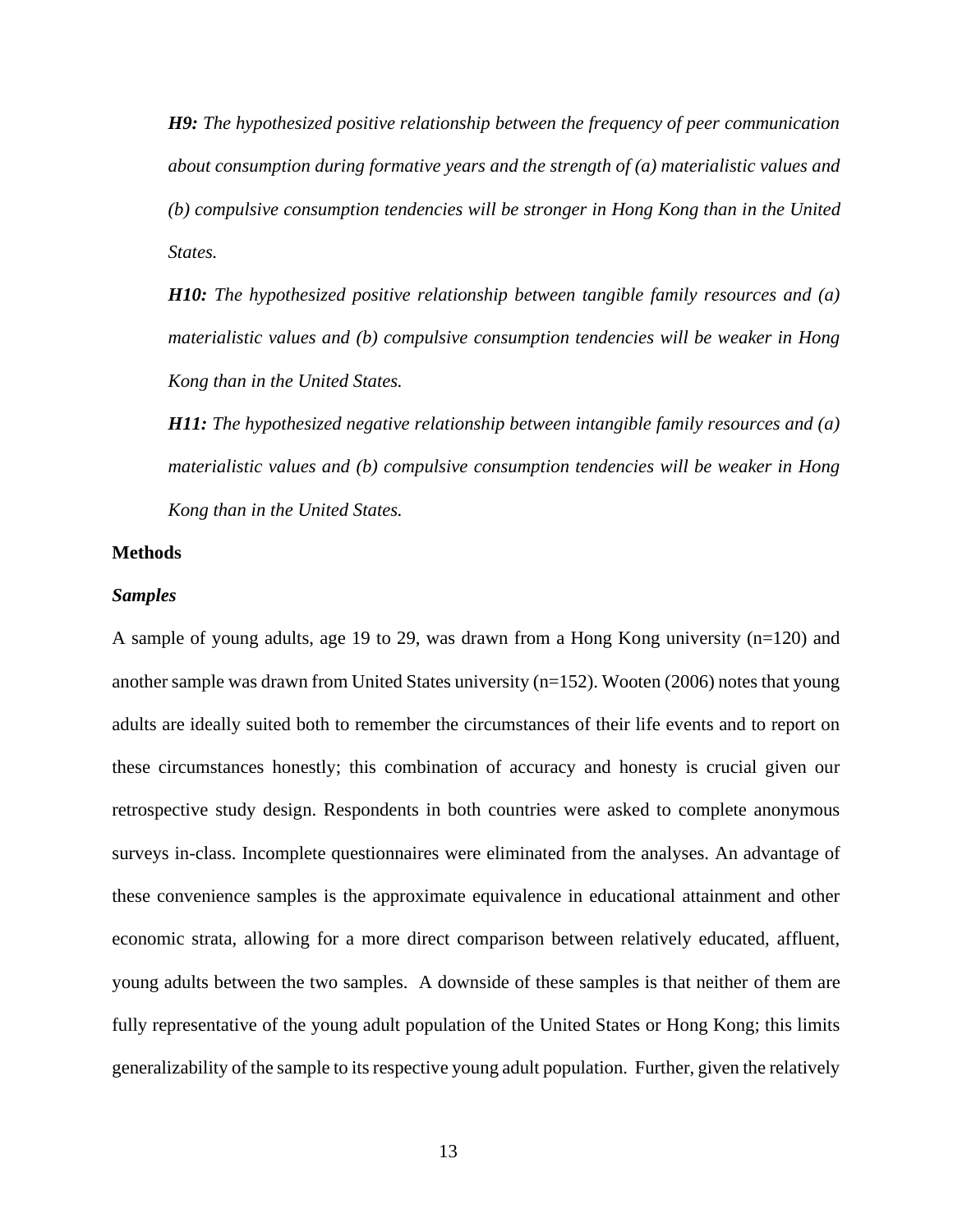affluent samples, the life course consequences expected from a lack of parental intangible resources may be mitigated by access to other forms of support, such as nannies.

Among the respondents, there was a higher ratio of females to males in the Hong Kong sample (78% vs. 20%) compared to the United States sample (56% vs. 44%). Additionally, respondents in the Hong Kong sample provided a mean score of 2.5 based on a four-item scale (1= very well off; 4 = not well off at all), while the United States sample indicated a mean score of 2.1. Finally, the Hong Kong sample's fathers had a mean of 10.8 years of schooling, 9.5 years of schooling for their mothers, and 16.5 years of personal education. Comparatively, the United States sample's fathers had a mean of 14.5 years of schooling, 13.8 years of schooling for their mothers, and 15.5 years of personal education.

#### *Measures*

The *materialism* scale used was based on the updated Richins and Dawson (1992) scale by Wong, Rindflaisch, and Burroughs (2003). Wong and colleagues (2003) surveyed consumers from several Asian countries and found the replacement of items framed as questions with items posed as statements enhanced the validity and reliability of this scale. Thus, the scale is tailored to reduce the risk of acquiesce bias. The modified short form 3-item scale developed by Richins (2004), which best represents each of the three material values domains (happiness, centrality, and success), was used in this analysis. The alpha reliability coefficient  $(\alpha)$  was .610 in the United States sample and 0.644 in the Hong Kong sample.

*Compulsive consumption* was measured by a 4-item scale based on items developed by d'Astous et al (1990) that tapped into the impulse-control dimension of compulsive buying. The reliability was acceptable for both Hong Kong ( $\alpha = 0.744$ ) and the United States ( $\alpha = 0.874$ ) samples.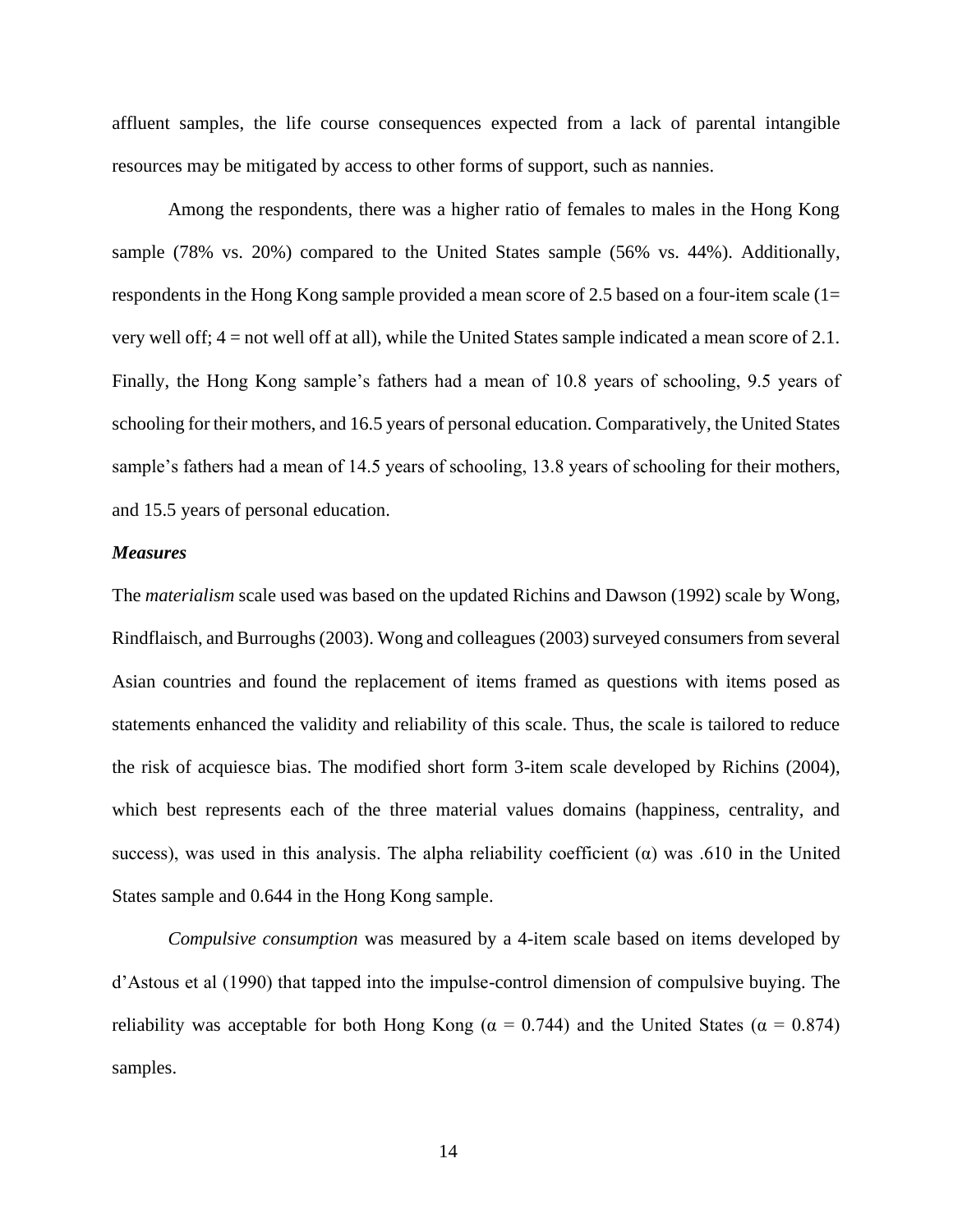We used a measure of *peer communication* about consumption that was based on previous consumer socialization studies (e.g. Moschis & Moore, 1979, 1982). The four-item scale had an alpha reliability coefficient of 0.635 for the Hong Kong sample and 0.736 for the United States sample.

A scale developed by Rindfleisch and associates (1997) was used to measure the respondent's perceived level of *family resources*. Tangible family resources include food, clothing and money, while intangible family resources consist of time and attention, life skills, emotional support and role modeling. Intangible family resources and tangible family resources retained their dimensionality in both Hong Kong (0.874; 0.864) and the United States (0.890; 0.884) respectively.

Ten *disruptive life events* were used from previous studies (e.g. Rindfleisch et al., 1997; Roberts et al., 2003) that were hypothesized to have a direct impact on life experiences on the person's emotional well-being. Respondents were asked if they experienced or did not experience a given disruptive life event. The sum of the disruptive life events experienced during childhood or adolescence was calculated to represent the single-item construct.

We used a measure of *stressfulness of disruptive family events* construct was identical to the measure used by Rindfleisch and associates (1997) and Roberts and colleagues (2003). Stressfulness due to disruptive events was measured as a summed index of each of ten disruptive events (-2 = strongly positive,  $0 =$  no impact, 2 = strongly negative).

The proposed Hypotheses 1 through 6 and scales are represented in the full structural model depicted in Figure 2. Construct correlations are reported in Table 1. Given our directional hypotheses, we evaluated the statistical tests using a one-tailed test.

[Insert Figure 2 approximately here]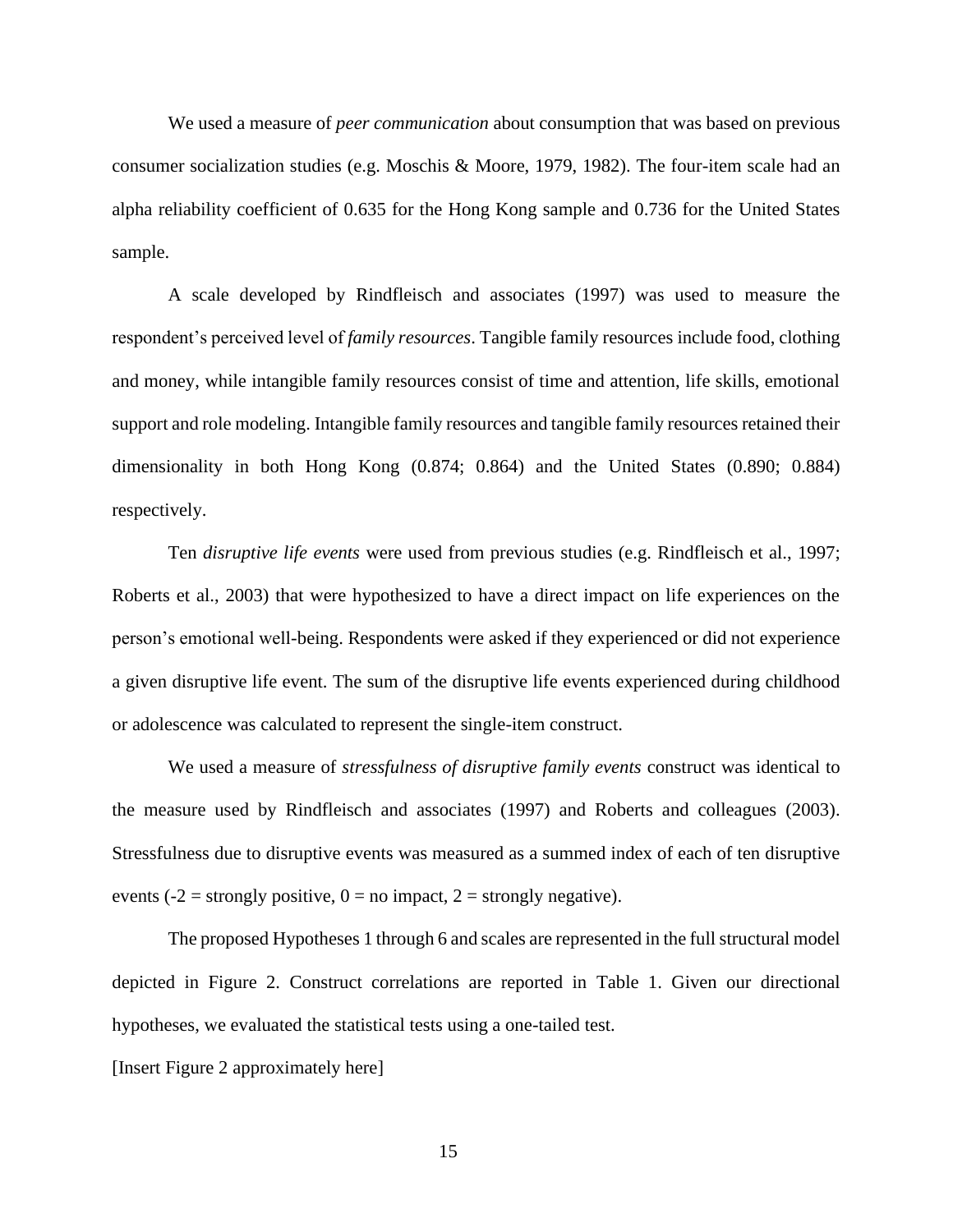[Insert Table 1 approximately here]

# *The measurement model*

The measurement model and structural model were tested using SEM with full-information maximum likelihood estimation using the MPlus 5 software package. The procedures outlined by Steenkamp and Baumgartner (1998) for multi-group confirmatory factor analysis was used to assess measurement invariance between the samples. As such, we first evaluated a baseline multigroup model of configural invariance – this baseline model tests that the pattern of zero and nonzero loadings between the two country samples are equivalent. Although this model was rejected by the sample size-sensitive chi-square test ( $\chi$ 2 (*df*) = 385.44 (302), p < 0.01), all other goodness of fit indices met current recommended levels (CFI = .955, RMSEA = .045, SRMR = .060). Next, a fully metric invariant model was evaluated, as metric equivalence is necessary to test the crosscountry hypotheses. The full metric invariance model fits the data ( $\chi^2$  (df) = 405.485 (315), CFI =  $0.951$ , RMSEA =  $0.046$ , SRMR =  $0.068$ ) and did not fit significantly worse than the configural invariance model ( $\Delta \chi^2$  ( $\Delta df$ ) = 25.99 (16), p = 0.09). This provides support that the cross-cultural hypotheses can be meaningfully evaluated.

Squared multiple correlations (SMCs) for family resources were high in both the Hong Kong and United States samples (.494 – .736). SMCs for peer communication were from .297 to .586 in the United States sample, but ranged from 0.251 to 0.514 in the Hong Kong sample. The consumption outcomes had SMCs from 0.185 to 0.748 in the United States sample and ranged from 0.237 to 0.478 in the Hong Kong sample. Because of some particularly low item loadings, the entire analysis reported previously and subsequently was re-analyzed with the poorest performing items dropped from the model. This had no substantive impact on overall model fit or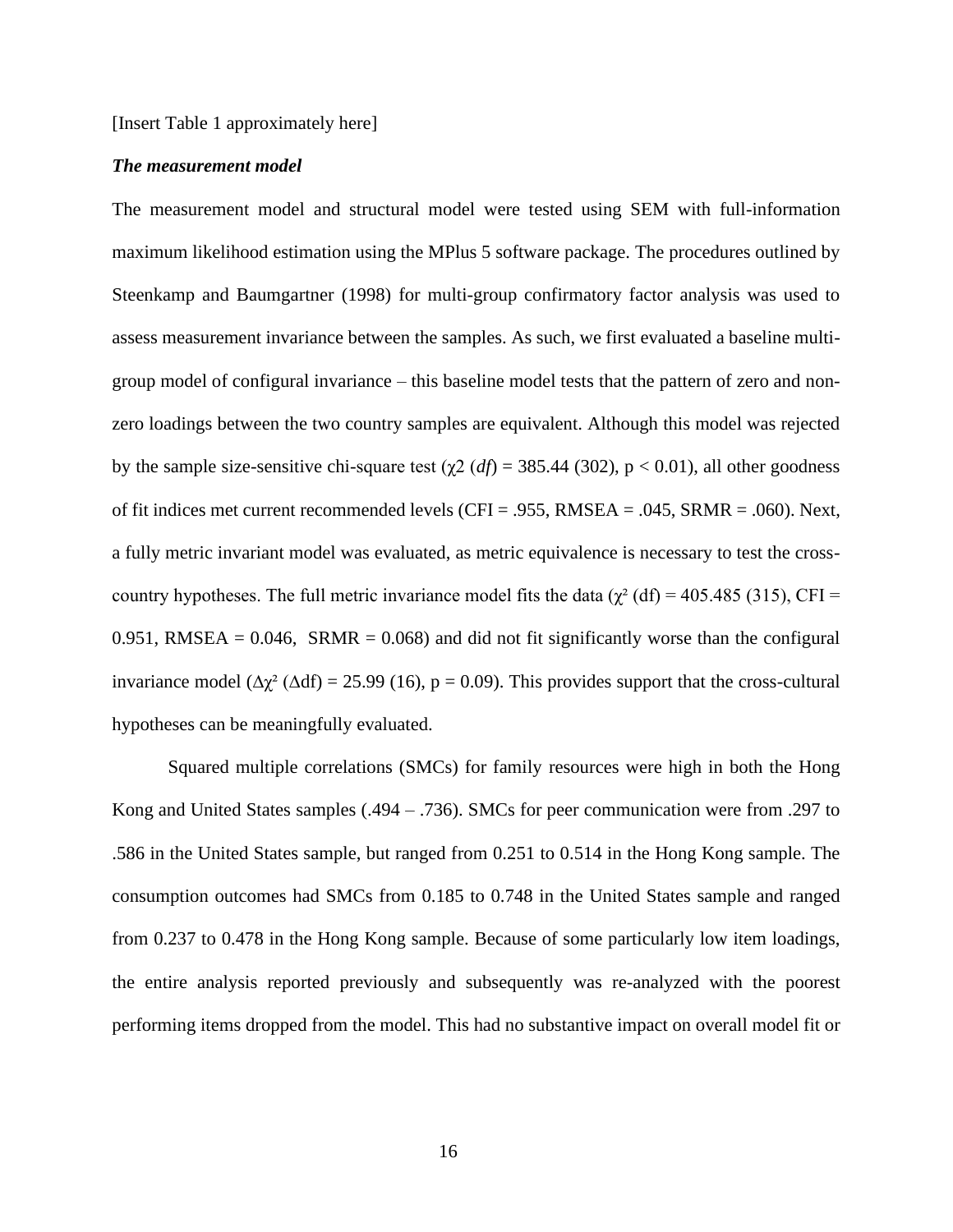the outcome of any of the hypotheses. As such, the analysis reported here uses the full array of measurement items in the model.

## **Results**

#### *Hypothesis testing*

Test of H1 supports the initial posited relationship per the life course framework, indicating that disruptive life events which occur in childhood or adolescence influence a respondents' level of stress associated with these events as a young adult  $(0.706, 5.78; 0.684, 4.23)^1$ . Partial support is provided for H2 (0.030, 1.68; -0.006, -0.402), indicating that disruptive life event stress has a significant positive relationship with the respondent's reliance on peer communication in the United States sample but not the Hong Kong sample. However, the hypothesized negative relationship between disruptive life event stress and tangible (-0.035, -1.56; -0.055, -2.23) and intangible (-0.086, -3.49; -0.076, -2.91) family resources in H4a and H4b were supported in both the United States and the Hong Kong samples.

Hypothesis 3a is supported in the United States sample, while 3b received full support in both samples, indicating a positive relationship between an adolescent's peer communication and his or her materialistic attitudes  $(0.347, 2.50; -.029, -.178)$  and compulsive consumption behaviors (0.612, 3.25; 0.494, 2.70). Conversely, the hypothesized impact of tangible (0.138, 0.90; 0.202, 1.24) and intangible family resources (-0.096, -0.76; 0.002, 0.015) on materialism in both the United States and Hong Kong samples was insignificant; thus, H5a and H6a were not supported. Further, the hypothesized relationship between tangible (0.168, .82; 0.072, 0.402) and intangible family resources (-0.187, -1.12; -0.036, -0.218) on compulsive consumption was also insignificant

<sup>1</sup> (U.S. unstandardized coefficient, U.S. *t*-value; H.K. unstandardized coefficient, H.K. *t*-value)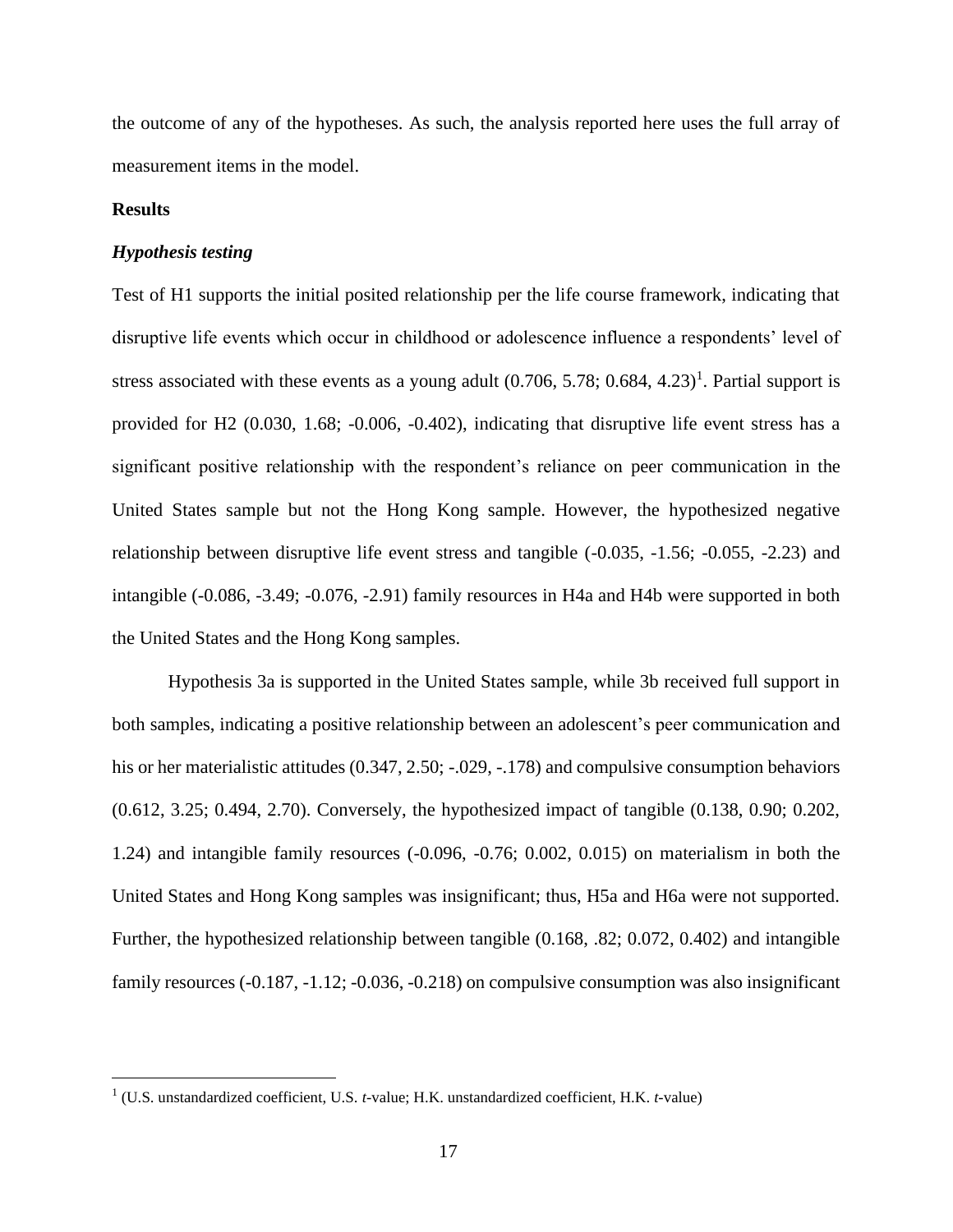in both groups. Thus, H5b and H6b were not supported. Table 2 provides a summary of the statistical tests of the hypotheses.

[Insert Table 2 Approximately Here]

# *Testing for cross-cultural differences*

The aims of the final hypotheses,  $H7 - H11$ , were to test for specified differences between the cross-cultural samples. The test for cross-country moderation on the structural paths is conducted by imposing equality constraints, one at a time for each hypothesis, on the slope parameters. Thus, a Wald chi-square difference test  $(df = 1)$  is used to evaluate each of the hypotheses. None of the hypotheses regarding the expected significant differences between countries were supported (*p* > .1), although there was a marginally significant difference (*p* = .09) between the United States and Hong Kong on the effect of peer communication on materialism (H9a). However, the results indicate that the effect of peer communication on materialism is greater for the United States sample, opposite of the hypothesized relationship.

#### *Mediation tests*

The life course approach suggests that earlier-in-life experience can influence adulthood attitudes, behaviors, and orientations through intermediate processes – stress coping, socialization, and/or human resource development. As a more explicit evaluation of this process, we tested whether disruptive life events significantly influenced compulsive buying and materialism through the theorized indirect pathways (e.g. disruptive events  $\rightarrow$  stress  $\rightarrow$  peer communication  $\rightarrow$  compulsive buying). Each potential pathway was evaluated individually, with the standard errors estimated using the delta method (bootstrapped standard errors produced comparable results). There were no significant indirect effects in the Hong Kong sample, while the indirect effect of disruptive events on materialism and compulsive buying through peer communication were both marginally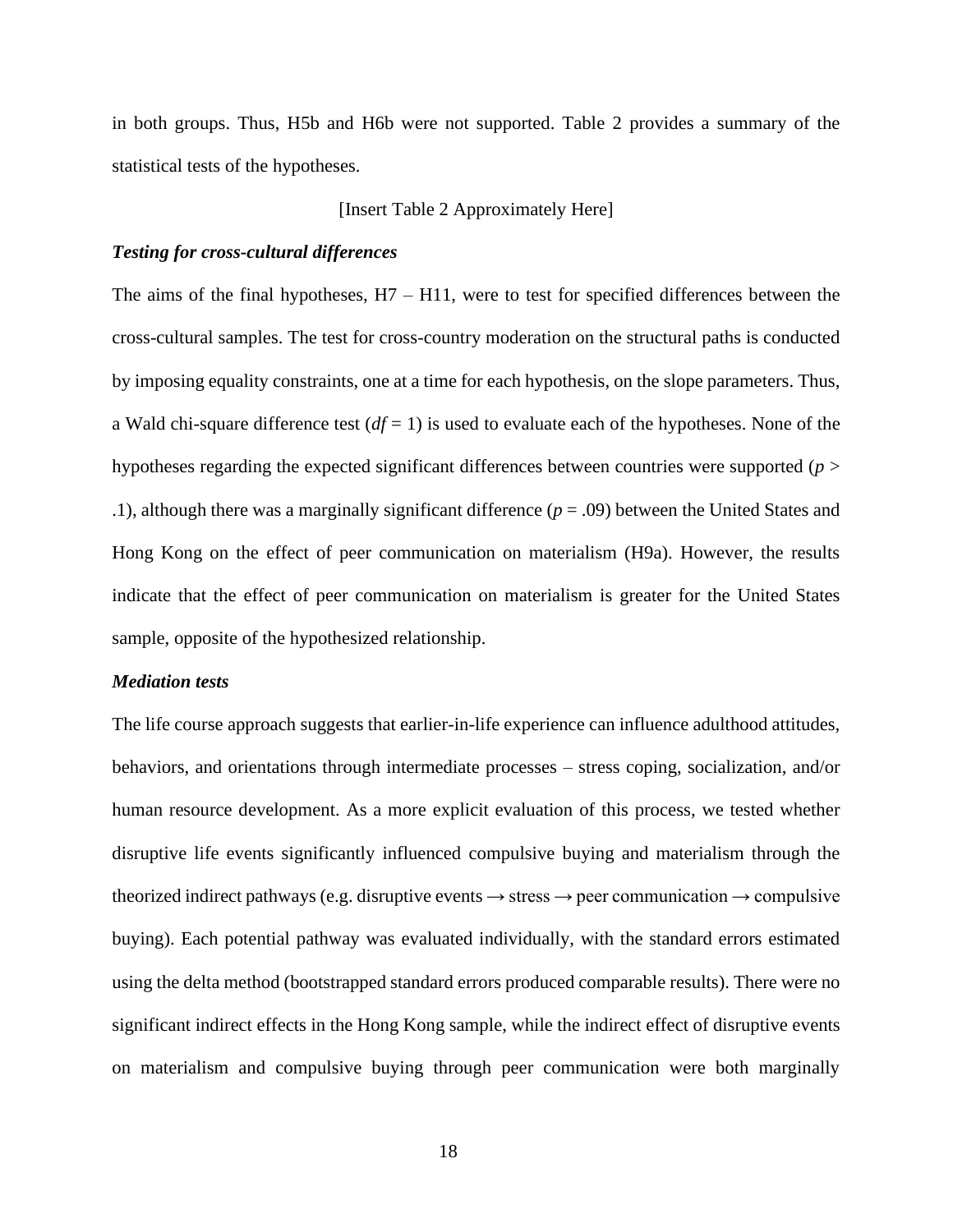significant in the United States sample (0.013, 1.48; 0.007, 1.406). Thus, in the United States sample, we find evidence that suggests disruptive childhood events positively influence maladaptive consumption orientations by altering the balance of socialization processes more toward outside-the-home sources. However, we do not find evidence supporting that the decrease in family resources resulting from disruptive childhood events is an indirect pathway that influences maladaptive consumption orientations

# **Discussion and directions for further research**

### *Theoretical implications*

The general support for the hypothesized model across cultures indicates that the life course paradigm is a useful tool to study the development of materialism and compulsive consumption in young adults. The specified hypotheses are supportive of the life course perspective as a means of describing the historical contexts associated with consumer behavior, thus supporting the movement within marketing to build more encapsulating models; particularly those that take account of past experiences and are generalizable across multiple samples.

The results indicate that disruptive life events which occur in an individual's life may have an effect on one's future materialistic attitudes and compulsive consumption behaviors. In accordance with the theoretical perspectives presented, the development of materialism and compulsive consumption may be the result of the person's stressful experiences in adolescent years. Results suggest that these responses may be mediated by coping responses outside the family unit, like peer communication.

An intriguing finding is also present within the context of the mediating relationships, in that the authors find evidence of divergent effects of tangible and intangible family resources. While the effects are also at best only partially significant, they do shed light on the building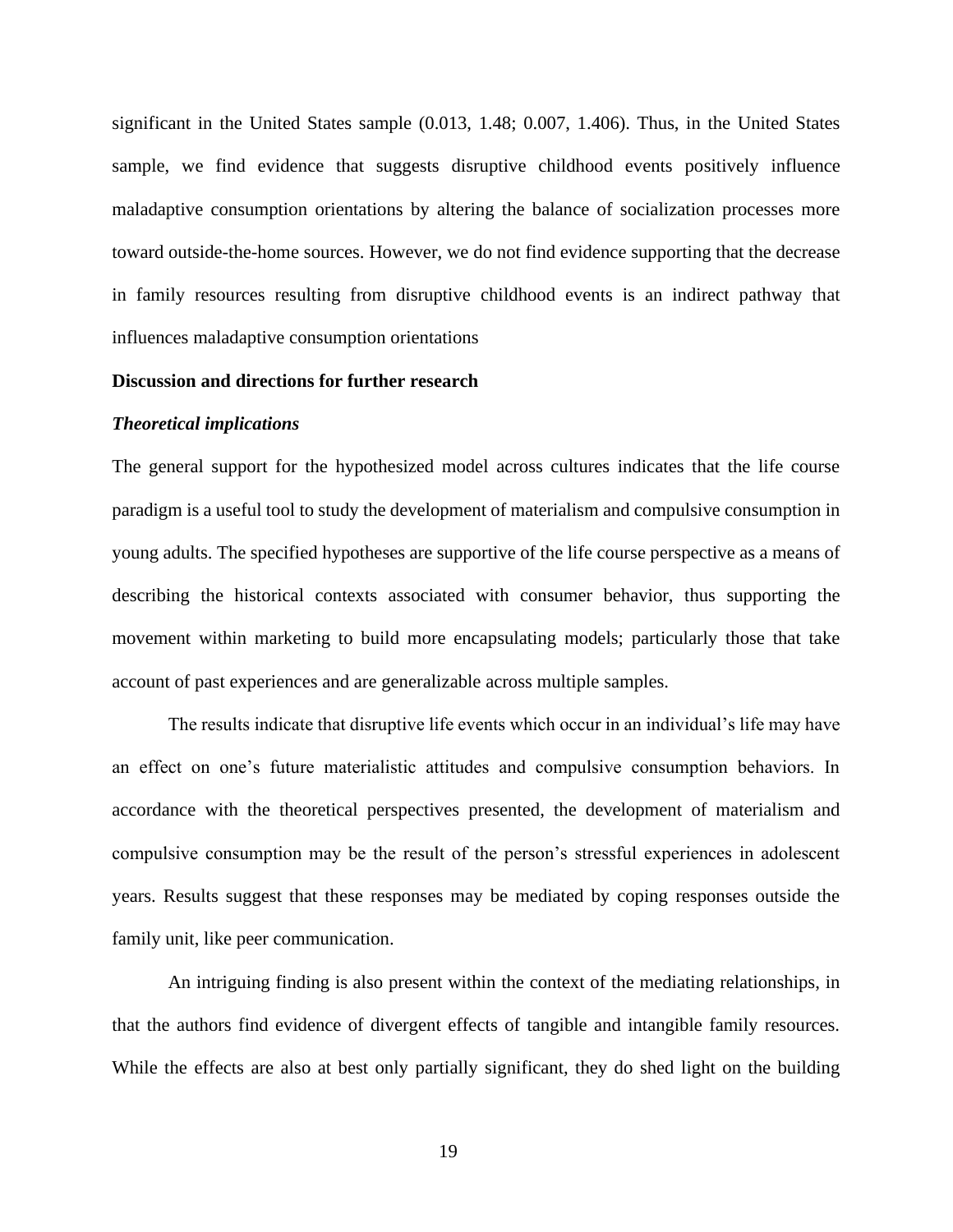literary question of whether or not tangible and intangible family resources are distinct constructs (e.g. Rindfleisch et al., 1997; Roberts et al., 2004).

The cross-cultural perspective of this paper offers insights into the generalizability of the life course paradigm on predicting materialism and compulsive consumption. Measurement equivalence and cross-cultural moderation were tested to compare and contrast the predicted model across cultures, and the results indicate that the theoretical model tends to perform similarly across the two samples.

# *Implications for future research*

While the cross-cultural results hold implications to the generalizability of the life course perspective, the lack of support for the hypothesized moderation indicates that there may be too many cultural dynamics present to accurately predict the strength of effects. In hindsight, the similarity across cultures is expected according to Roberts and colleagues (2004), which states that similar characteristics are present across cultures which predispose individuals to compulsive buying, such as: status-conspicuousness (Segal & Sosa, 1983; Triplett, 1994), conspicuous consumption (Ember & Ember, 2001), present-oriented attitudes and reluctance to delay spending to achieve gratification (Medina & Saegert, 1996; Wilkes & Valencia, 1986), materialistic tendencies (Segal & Sosa, 1983) and self-expressive and pleasure seeking behaviors (Valencia, 1989). Indeed, it is possible that the socialization processes for young adults in the US and Hong Kong are much more similar than different. Hong Kong, compared to other Asia-Pacific nations like China and Japan, is often noted for its similarities to developed Western service economies and economic customs. Another alternative explanation for not finding cross-cultural differences is that the magnitude of the difference is relatively small, and the current model did not have adequate power to detect small cross-cultural differences. As such, future investigation of cross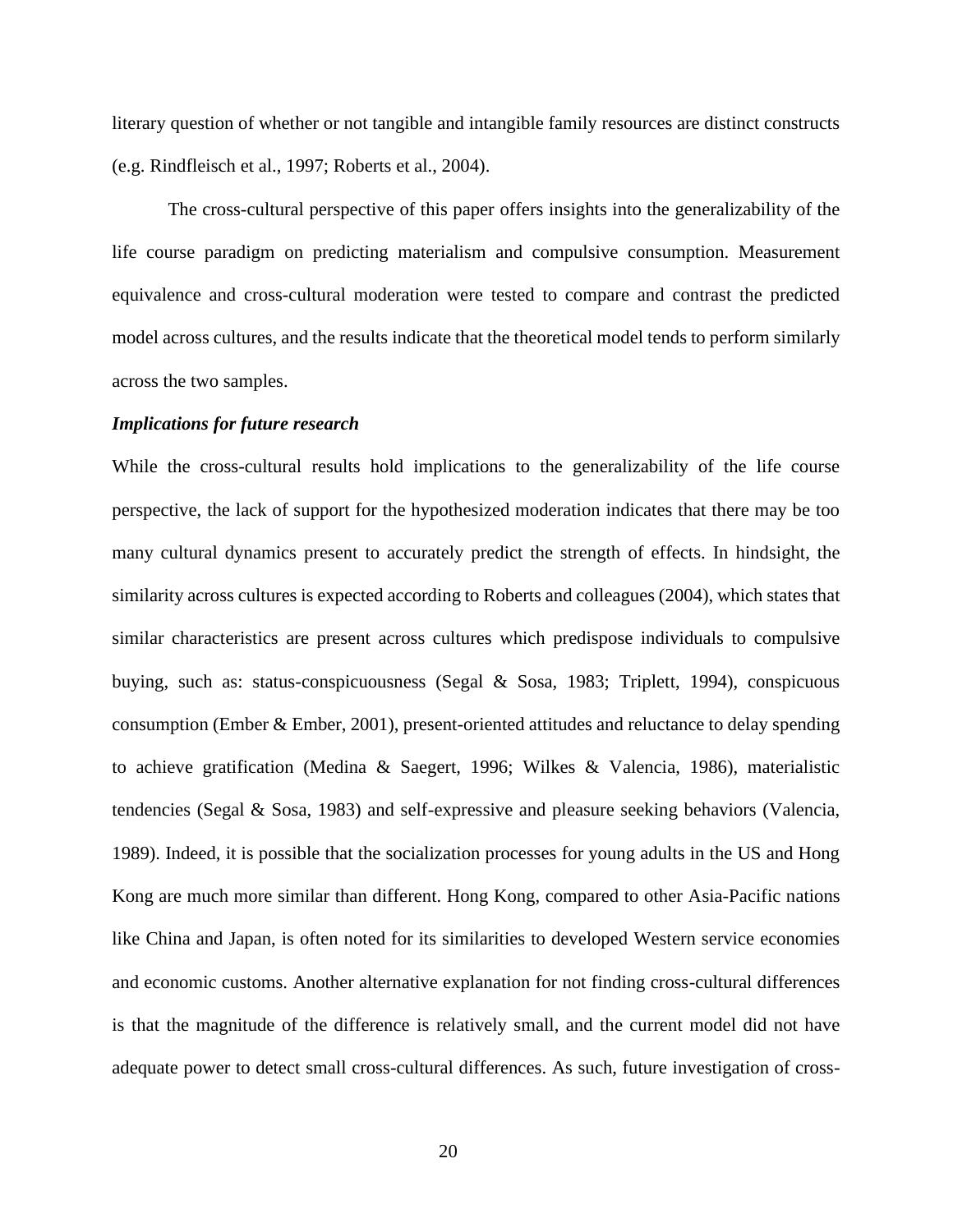cultural differences using the life course paradigm should have larger samples so there is adequate power to detect small differences.

While this study captures cross-cultural data, there were some limitations. First, the study adopted a convenience sample of university students. Second, issues with the item wording, scale format, and divergence of factor loadings of some scale items indicate a need for scalar modification. Thus, future research still should be conducted to develop cross-culturally valid measures, particularly for compulsive buying, family resources, and peer communication. Finally, issues have been noted with the use of recalled data, thus a longitudinal analysis could be used in future research to overcome the necessity to capture historical and current data to test the life course model.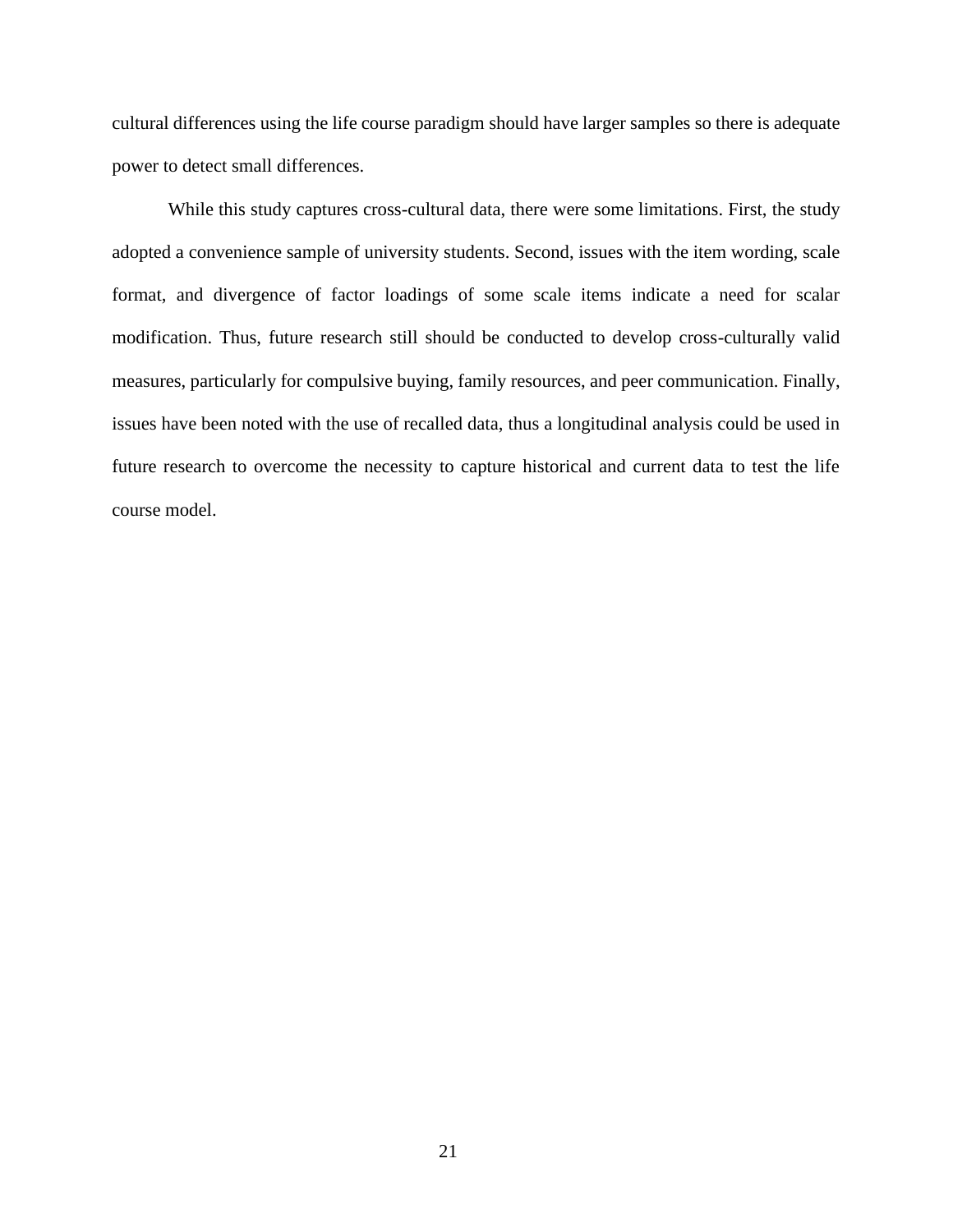#### **References**

- Abeles, R., Steel, L., & Wise, L. L. (1980). Patterns and implications of life course organization: Studies from project talent. In P. Baltes & B. Orville (Eds.), *Life-Span Development and Behavior* (pp. 307–337). New York: Academic Press.
- Baker, A. M., Moschis, G. P., Ong, F. S. & Pattanapanyasat, R. P. (2013). Materialism and life satisfaction: The role of stress and religiosity. *Journal of Consumer Affairs, 47*(3), 548–563.
- Baker, A. M., Moschis, G. P., Benmoyal-Bouzaglo, S., & dos Santos, C. P. (2013). How family resources affect materialism and compulsive buying: A cross-country life course perspective. *Cross-Cultural Research, 47*(4), 335–362.
- Baker A., Moschis, G. P., Rigdon, E., & Kwai Fatt, C. (2016). Linking family structure to impulse control and obsessive-compulsive buying. *Journal of Consumer Behavior, 15*(4), 291*–*302*.*
- Belk, R. (1985). Materialism: Trait aspects of living in the material world. *Journal of Consumer Research, 12*(3), 265–280.
- Belk, R. (1988). Third world consumer culture. *Research in Marketing, 4*(4), 103–127.
- Bolger, N., Caspi, A., Downey, G., & Moorehouse, M. (1988). *Persons in context: Developmental processes.* Cambridge: Cambridge University.
- Bristol, T., & Mangleburg, T. (2005). Expanding the boundaries of consumer socialization research. *Advances in Consumer Research, 32*(1), 118.
- Burroughs, J., & Rindfleisch, A. (1997). Materialism as a coping mechanism: An inquiry into family disruption. *Advances in Consumer Research, 24*(1), 89–97.
- Burroughs, J., & Rindfleisch, A. (2002). Materialism and well-being: A conflicting values perspective. *Journal of Consumer Research, 29*(3), 348–370.
- Chan, K., & Prendergast, G. (2007). Materialism and social comparison among adolescents. *Social Behavior and Personality, 35*(2), 213–228.
- Chang, L., & Arkin, R. (2002). Materialism as an attempt to cope with uncertainty. *Psychology & Marketing, 19*(5), 389–406.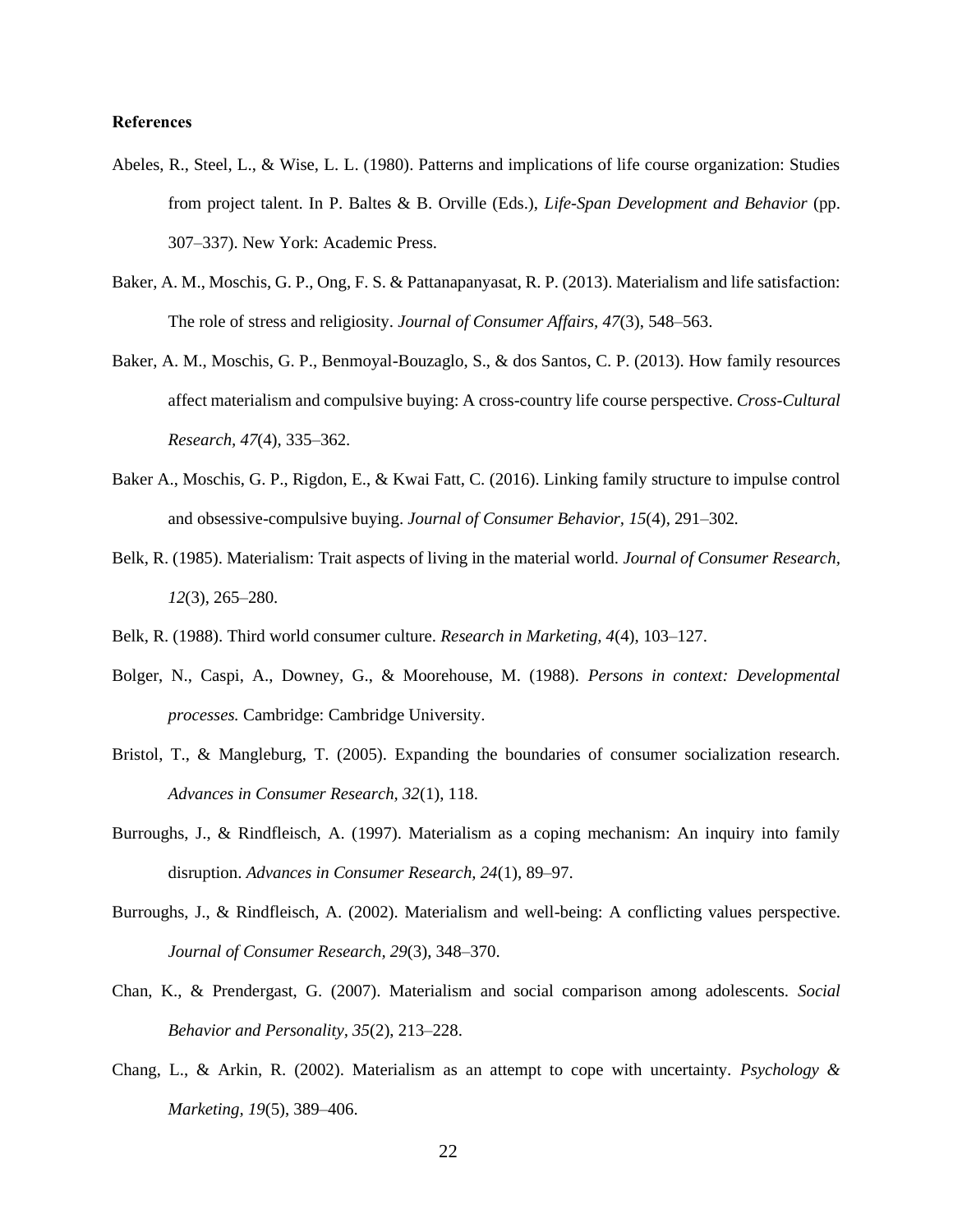- Clarke, I., & Micken, K. (2002). An exploratory cross-cultural analysis of the values of materialism. *Journal of International Consumer Marketing, 14*(4), 65–69.
- Conger, R. D., Ge, X., Elder, G. H., Lorenz, F. O., & Simons, R. L. (1994). Economic stress, coercive family process, and developmental problems of adolescents. *Child Development, 65*(2), 541–561.
- Darley, W. (1999). The relationship of antecedents of search and self-esteem to adolescent search effort and perceived product knowledge. *Psychology & Marketing, 16*(5), 409–411.
- D'Astous, A., Maltais, J., & Roberge, C. (1990). Compulsive buying tendencies of adolescent consumers. *Advances in Consumer Research, 17*(1), 5–11.
- Duh, H. (2015). Testing three materialism life-course theories in South Africa*. International Journal of Emerging Markets, 10*(4), 747–764.
- Elder, G. Jr. (1995). The life course paradigm: Social change and individual development. In G. Elder Jr., P. Moen & K. Luscher (Eds.), *Examining Lives in Context: Perspectives on the Ecology of Human Development* (pp. 101–139). Washington: APA Press.

Elder, G. Jr. (1998). The life course as developmental theory. *Child Development, 69*(1), 1–12.

- Elder, G. Jr., George, L., & Shanahan, M. (1996). Psychosocial stress over the life course. In H. Kaplan (Ed.), *Psychological Stress: Perspectives on Structure, Theory, Life Course, and Methods* (pp. 247– 292). Orlando: Academic Press.
- Elder, G. Jr., & Johnson, M. K. (2002). The life course and aging: Challenges, lessons, and new directions. In R. Settersten Jr. (Ed.), *Invitation to the Life Course: Toward New Understanding of Later Life* (pp. 49–81). Amityville: Baywood.

Ember, M., & Ember, C. (2001). *Countries and their cultures*. New York: MacMilliam.

- Faber, R., & O'Guinn, T. (1992). A clinical screener for compulsive buying. *Journal of Consumer Research, 19*(3), 459–469.
- Fan, S., & Lui, H. K. (2004). Extramarital affairs, marital satisfaction, and divorce: Evidence from Hong Kong. *Contemporary Economic Policy, 22*(4), 442–452.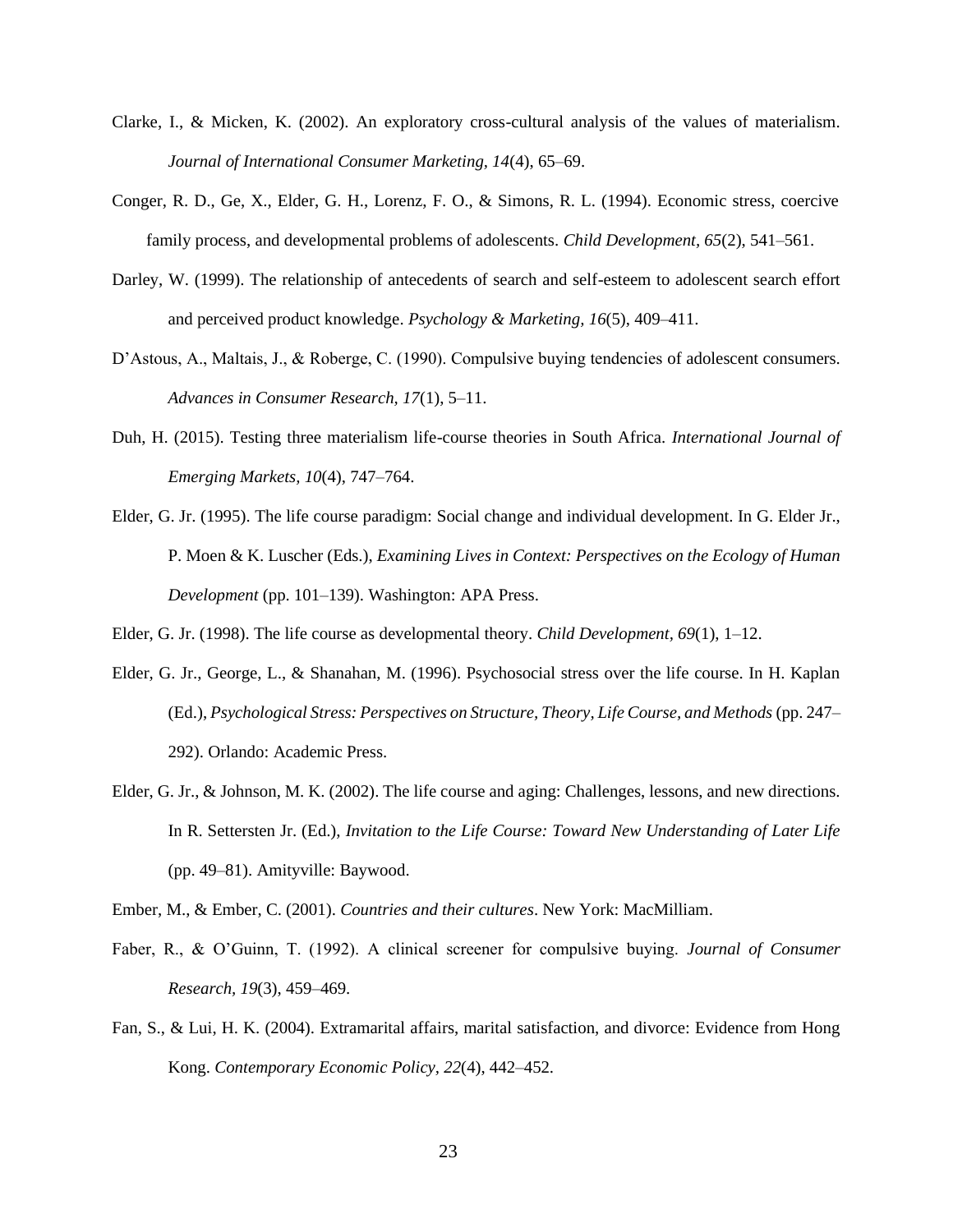- Fitzmaurice, J., & Comegys, C. (2006). Materialism and social consumption. *Journal of Marketing Theory & Practice, 14*(4), 287–299.
- Gecas, V. (2003). Self agency and the life course. In J. Mortimer & M. Shanahan (Eds.), *Handbook of the Life Course* (pp. 369–388). New York: Plenum Publishers.
- Gierveld, J. J., & Dykstra, P. (1993). Life transitions and the network of personal relationships: Theoretical and methodological issues. *Advances in Personal Relationships, 4*, 195–227.
- Grougiou, V., & Moschis, G. P. (2015). Antecedents of young adults' materialistic values. *Journal of Consumer Behaviour, 14*(2), 115–126.
- Heaney, J. G., Goldsmith, R., & Jusoh, W. J. W. (2005). Status consumption among Malaysian consumers: Exploring its relationship with materialism and attention to social comparison information. *Journal of International Consumer Marketing, 17*(4), 83–98.
- Hill, M., Yeung, W. J., & Duncan, G. (2001). Childhood family structure and young adult behaviors. *Journal of Population Economics, 14*(2), 271–299.
- Hirschman, E. (1992). The consciousness of addiction: Toward a general theory of compulsive consumption. *Journal of Consumer Research, 19*(2), 155–179.
- John, D. R. (1999). Consumer socialization of children: A retrospective look at twenty-five years of research. *Journal of Consumer Research, 26*(3), 183–213.
- Kasser, T., Ryan, R. M., Zax, M., & Sameroff, A. J. (1995). The relations of materials and social environments to materialistic and prosocial values. *Developmental Psychology, 31*(6), 907–914.
- Mandrick, C., Fern, E., & Bao, Y. (2005). Intergenerational influence: Roles of conformity to peers and communication effectiveness. *Psychology & Marketing, 22*(1), 813–832.
- McAlexander, J., Schouten, J., & Roberts S. (1993). Consumer behavior and divorce. In J. Costa & R. Belk (Eds.), *Research in Consumer Behavior* (pp. 153–184). Greenwich: JAI Press.
- Medina, J., & Saegert, J. (1996). Comparison of Mexican-American and Anglo-American attitudes toward money. *The Journal of Consumer Affairs, 30*(1), 124–145.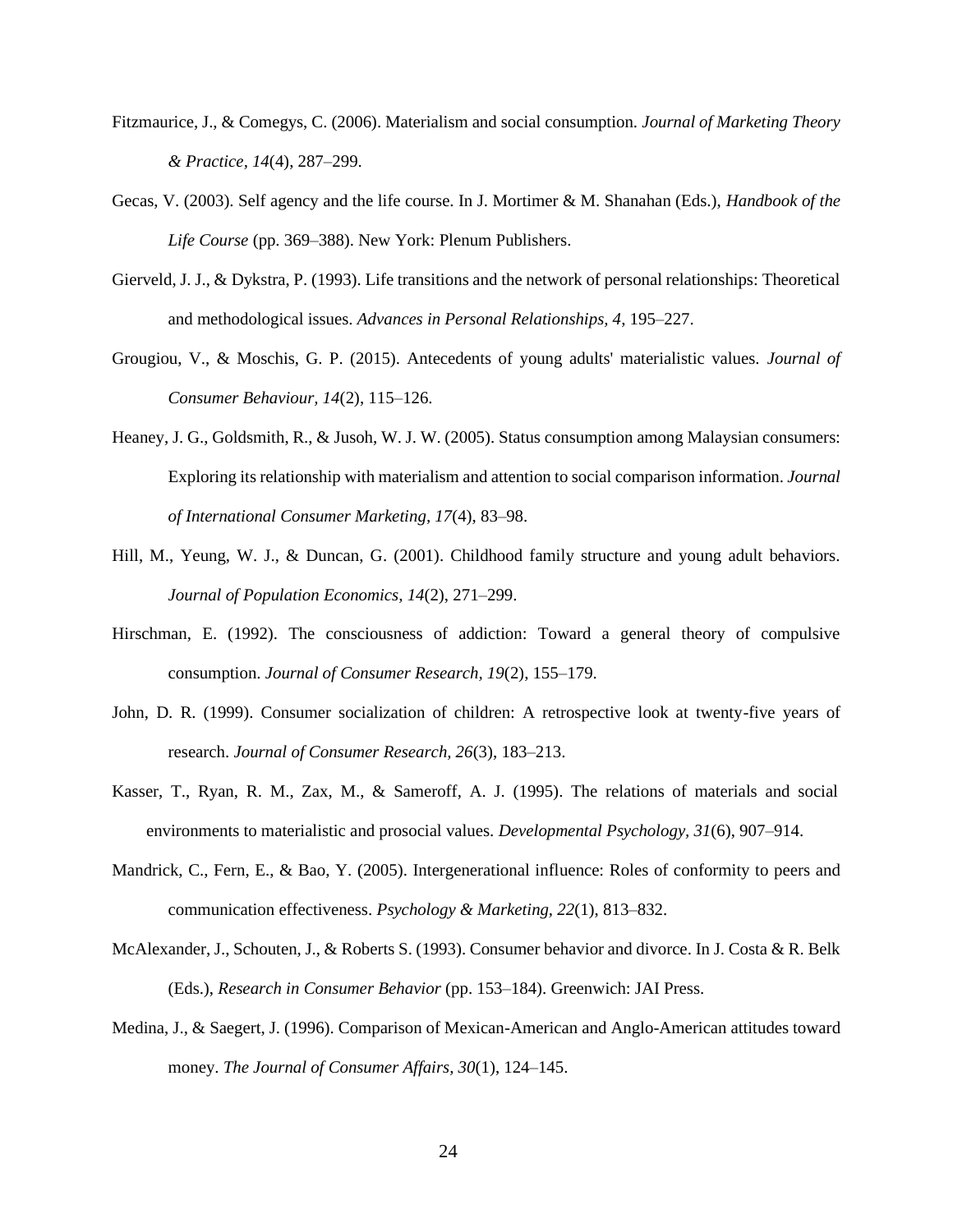Micken, K., & Roberts, S. (1999). Desperately seeking certainty: Narrowing the materialism construct. *Advances in Consumer Research, 26*, 513–518.

Mortimer, J., & Simmons, R. (1978). Adult socialization. *Annual Review of Sociology, 4*, 1612–1638.

Moschis, G. (1987) *Consumer socialization: A life-cycle perspective*. Boston: Lexington Books.

- Moschis, G. (2007). Life course perspective on consumer behavior. *Journal of the Academy of Marketing Science, 35*(2), 295–307.
- Moschis, G. P. (2019). Pathways to successful academic research: A life course perspective, *Journal of Global Scholars of Marketing Science*, (this issue).
- Moschis, G., & Churchill, G. (1978). Consumer socialization: A theoretical and empirical analysis. *Journal of Marketing Research, 15*(4), 599–609.
- Moschis, G., & Moore, R. (1979). Decision making among the young: A socialization perspective. *Journal of Consumer Research, 6*(2), 101–112.
- Moschis, G., & Moore, R. (1982). A longitudinal study of television advertising effects. *Journal of Consumer Research, 9*(3), 279–286.
- Murrell, S. A., Norris, F. H., & Grote, C. (1988). Life events in older adults. In L. H. Cohen (Ed.), *Life events and psychological functioning* (pp. 96–122). Newbury Park, CA: Sage Publications.
- Nunes, P., Johnson, B., & Breene, T. (2004). Selling to the moneyed masses. *Harvard Business Review, 82*(7/8), 94–104.
- O'Guinn, T., & Faber, R. (1989). Compulsive buying: A phenomenological exploration. *Journal of Consumer Research, 16*(2), 147–157.

Onkvisit, S., & Shaw, J. (1989). *International marketing: Analysis and strategy*. Columbus: Merill.

- Pechman, C., Levine, L., Loughlin, S., & Leslie, F. (2005). Impulsive and self-conscious: Adolescents' vulnerability to advertising and promotion. *Journal of Public Policy and Marketing, 24*(2), 202– 221.
- Prendergast, G., & Wong, C. (2003). Parental influence on the purchase of luxury brands of infant apparel: An exploratory study in Hong Kong. *Journal of Consumer Marketing, 20*(2), 157–169.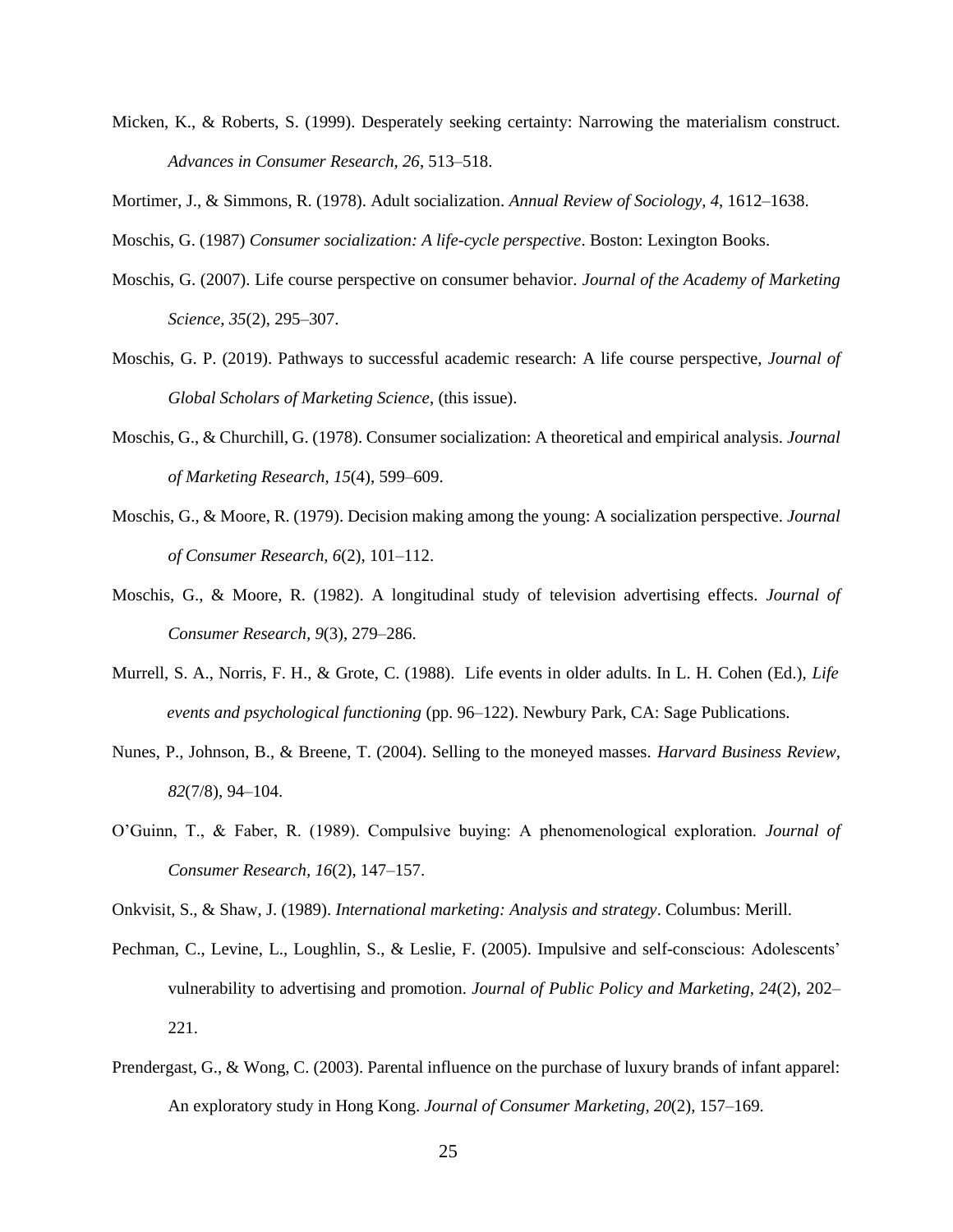- Richins, M. L. & Chaplin, L. N. (2015). Material parenting: How the use of goods in parenting fosters materialism in the next generation. *Journal of Consumer Research, 41*(6), 1333–1357.
- Richins, M., & Dawson, S. (1992). A consumer values orientation for materialism and its measurement: Scale development and validation. *Journal of Consumer Research, 19*(3), 303–316.
- Richins, M. (2004). The material values scale: Measurement properties and development of a short form. *Journal of Consumer Research, 31*(1), 209–219.
- Rindfleisch, A., Burroughs, J., & Denton, F. (1997). Family structure, materialism, and compulsive consumption. *Journal of Consumer Research, 23*(4), 312–325.
- Roberts, J. (2000). Consuming in consumer culture: College students, materialism, status consumption, and compulsive buying. *Marketing Management Journal, 10*(2), 76–91.
- Roberts, J., Gwin, C., & Martíńez, C. R. (2004). The influence of family structure on consumer behavior: A re-inquiry and extension of Rindfleisch et al. (1997) in Mexico. *Journal of Marketing Theory & Practice, 12*(1), 61–79.
- Roberts, J., Manolis, C., & Tanner, J. Jr. (2003). Family structure, materialism, and compulsive buying: A reinquiry and extension. *Journal of the Academy of Marketing Science, 31*(3), 300–311.
- Saad, L. (2008). Cultural tolerance for divorce grows to 70%. Gallup News, NJ: Princeton. Available at <https://news.gallup.com/poll/107380/cultural-tolerance-divorce-grows-70.aspx>
- Sangkhawasi, T., & Johri, L. (2007). Impact of status brand strategy on materialism in Thailand. *Journal of Consumer Marketing, 24*(5), 275–282.
- Segal, M., & Sosa, L. (1983). Marketing to the Hispanic community. *California Management Review, 16*(1), 120–134.
- Shoham, A., & Brenĉìĉ, M. M. (2003). Compulsive buying behavior. *Journal of Consumer Marketing, 20*(2), 127–138.
- Sinkovics, R., & Holzmüller, H. (2001). National differences in materialism-using alternative research strategies to explore the construct. *Journal of International Consumer Marketing, 13*(2), 103–134.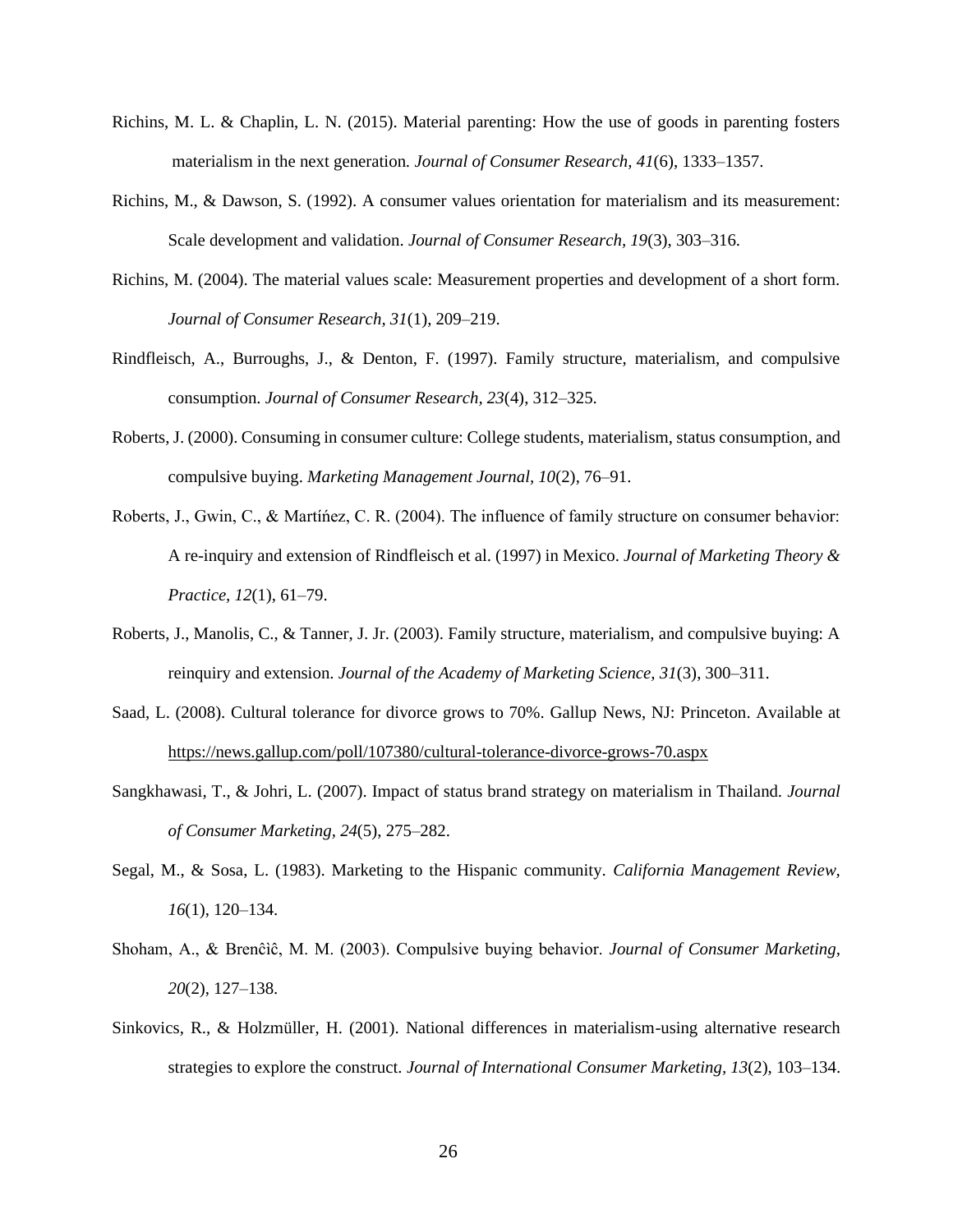- Steenkamp, J. B., & Baumgartner, H. (1998). Assessing measurement invariance in cross-national consumer research. *Journal of Consumer Research, 25*(1), 78–90.
- Thoits, P. (1995). Stress, coping, and social support processes: Where are we? What next? *Journal of Health and Social Behavior, 35*, 53–79.
- Triplett, T. (1994). Middle-class Mexicans share traits with the U.S. counterparts. *Marketing News, 28*(21), 8.
- Valencia, H. (1989). Hispanic values and subcultural research. *Journal of Academy of Marketing Science, 17*(1), 23–28.
- Uhlenberg, P., & Mueller, M. (2003). Family context and individual well-being. In J. T. Mortimer & M. J. Shanahan (Eds.), *Handbook of the life course* (pp.123–148). New York: Plenum Publishers.
- Wheaton, B. (1990). Life transitions, role histories, and mental health. *American Sociological Review, 55*(2), 209–223.
- Wilkes, R., & Valencia, H. (1986). Shopping-related characteristics of Mexican-American and Blacks. *Psychology & Marketing, 3*(4), 247–259.
- Wong, N., & Ahuvia, A. (1998). A personal taste of family face: Luxury consumption in Confucian and Western societies. *Psychology & Marketing, 15*(5), 423–441.
- Wong, N., Rindfleisch, A., & Burroughs, J. (2003). Do reverse-worded items confound measures in crosscultural consumer research? The case of material value scale. *Journal of Consumer Research, 30*(1), 72–91.
- Wooten, D. (2006). From labeling possessions to possessing labels: Ridicule and socialization among adolescents. *Journal of Consumer Research, 33*(2), 188–198.
- Yoon, S. O., Suk, K., Lee, S. M., & Park, E. Y. (2009). To seek variety or conformity? The role of culture in individual's choice in a group setting. *Advances in Consumer Research Asia-Pacific, 8*, 299–300.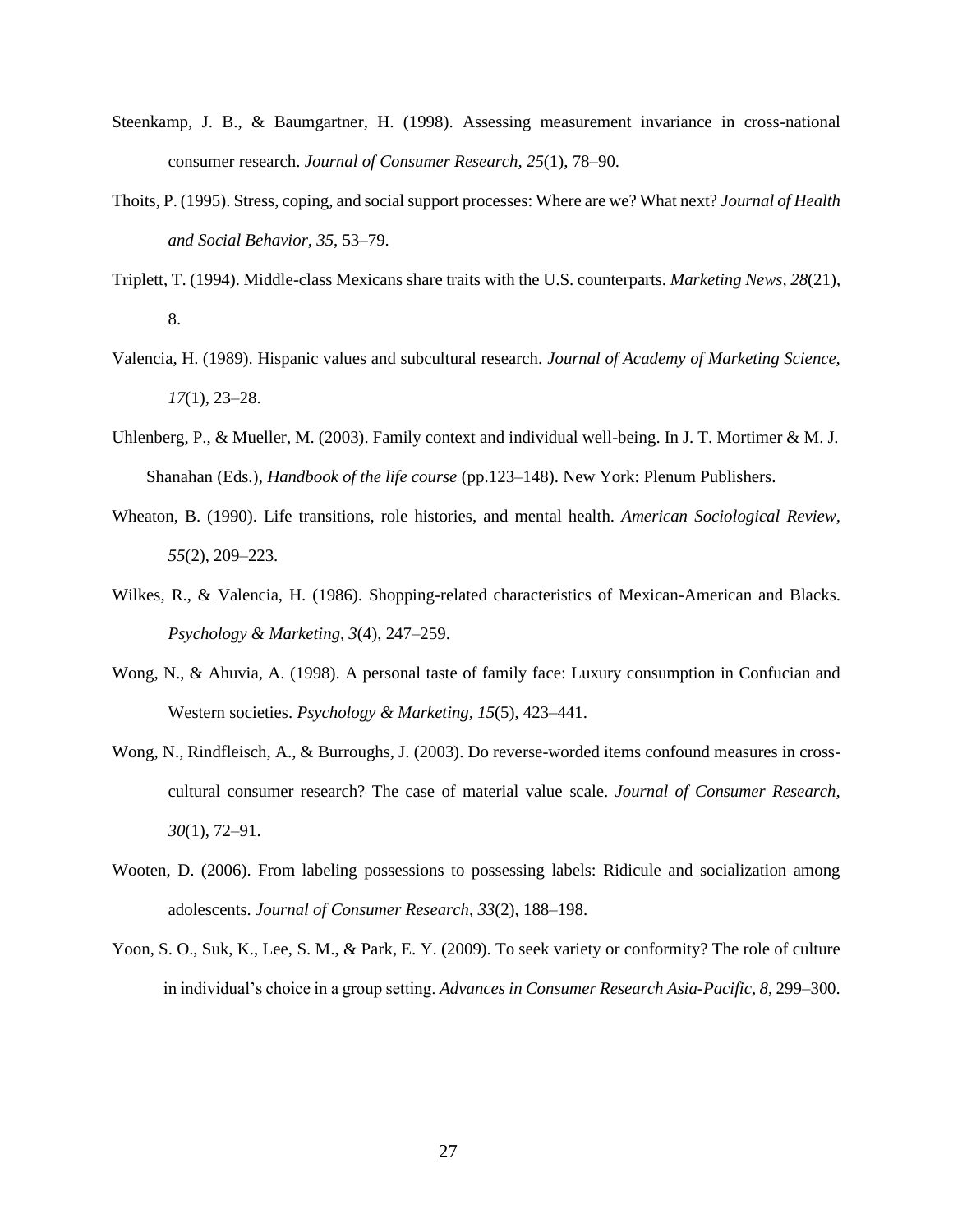Figure 1. Full Structural model

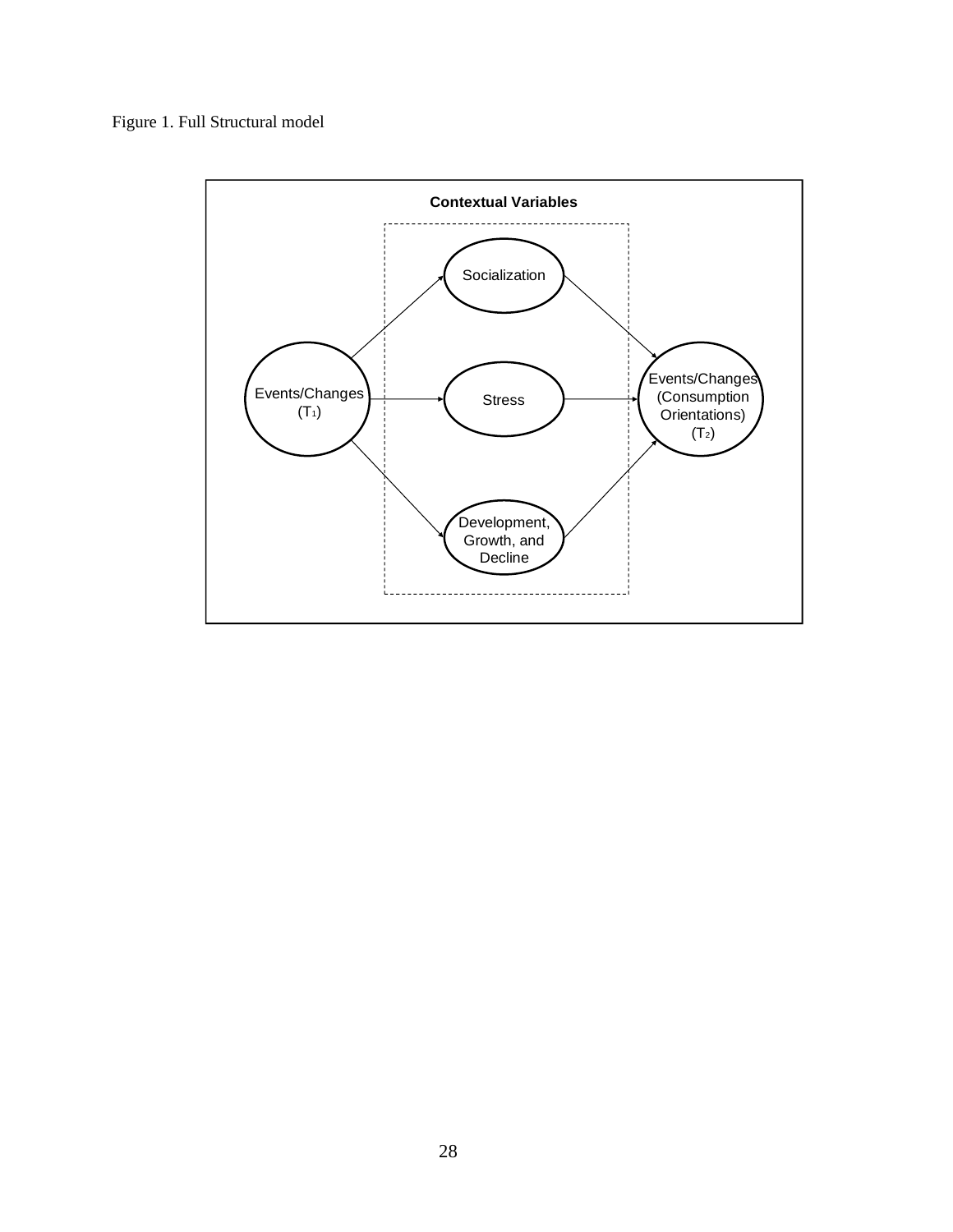

Figure 2. Structural model for Hong Kong and United States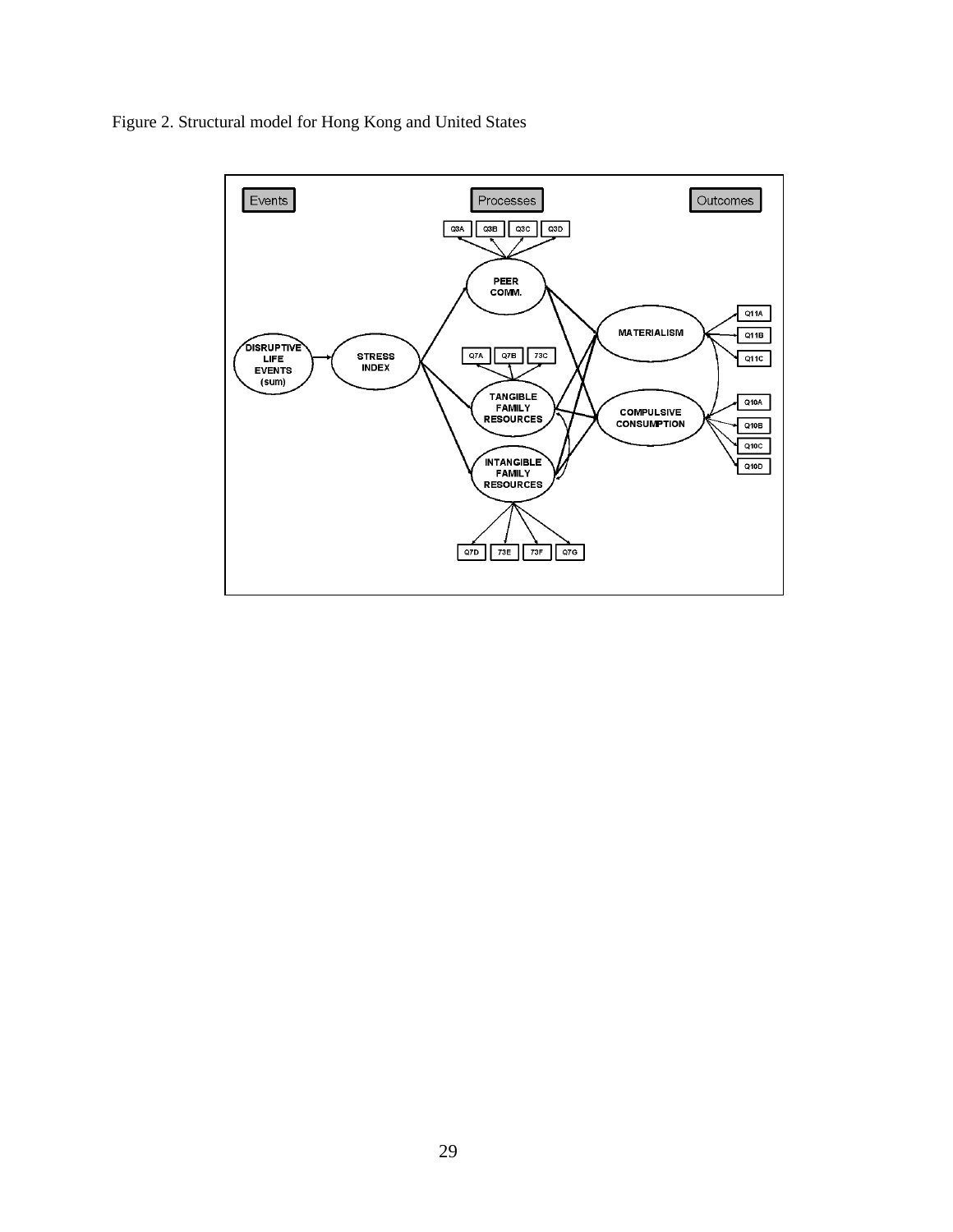# **Table 1**

# **United States and Hong Kong Sample Correlations**

|                                       | Family<br><b>Disruptions</b> | <b>Stress</b> | Peer Comm.   | Intangible<br><b>Resources</b> | <b>Tangible</b><br><b>Resources</b> | Compulsive<br>Consumption | <b>Materialism</b> |
|---------------------------------------|------------------------------|---------------|--------------|--------------------------------|-------------------------------------|---------------------------|--------------------|
| <b>Family Disruptions</b>             | $\ast\ast$                   | 0.360         | 0.082        | $-0.192$                       | $-0.177$                            | $-0.087$                  | $-0.148$           |
| <b>Stress</b>                         | 0.439                        | $***$         | $-0.041$     | $-0.279$                       | $-0.217$                            | $-0.055$                  | $-0.061$           |
| Peer<br><b>Communication</b>          | 0.191                        | 0.158         | 0.736(0.635) | $-0.005$                       | 0.080                               | 0.362                     | $-0.002$           |
| <b>Intangible</b><br><b>Resources</b> | $-0.354$                     | $-0.296$      | 0.075        | 0.884(0.864)                   | 0.829                               | 0.027                     | 0.294              |
| <b>Tangible Resources</b>             | $-0.217$                     | $-0.140$      | 0.066        | 0.729                          | 0.792(0.839)                        | 0.077                     | 0.350              |
| Compulsive<br>Consumption             | 0.184                        | 0.160         | 0.349        | $-0.055$                       | 0.019                               | 0.874(0.744)              | 0.363              |
| <b>Materialism</b>                    | 0.032                        | $-0.051$      | 0.327        | $-0.008$                       | 0.086                               | 0.384                     | 0.610(0.644)       |

*US sample correlations below the diagonal, Hong Kong sample correlations above the diagonal*

*Reliability coefficients (α) reported on the diagonal, Hong Kong in parentheses.*

*\*\* Index values have no Cronbach's α*